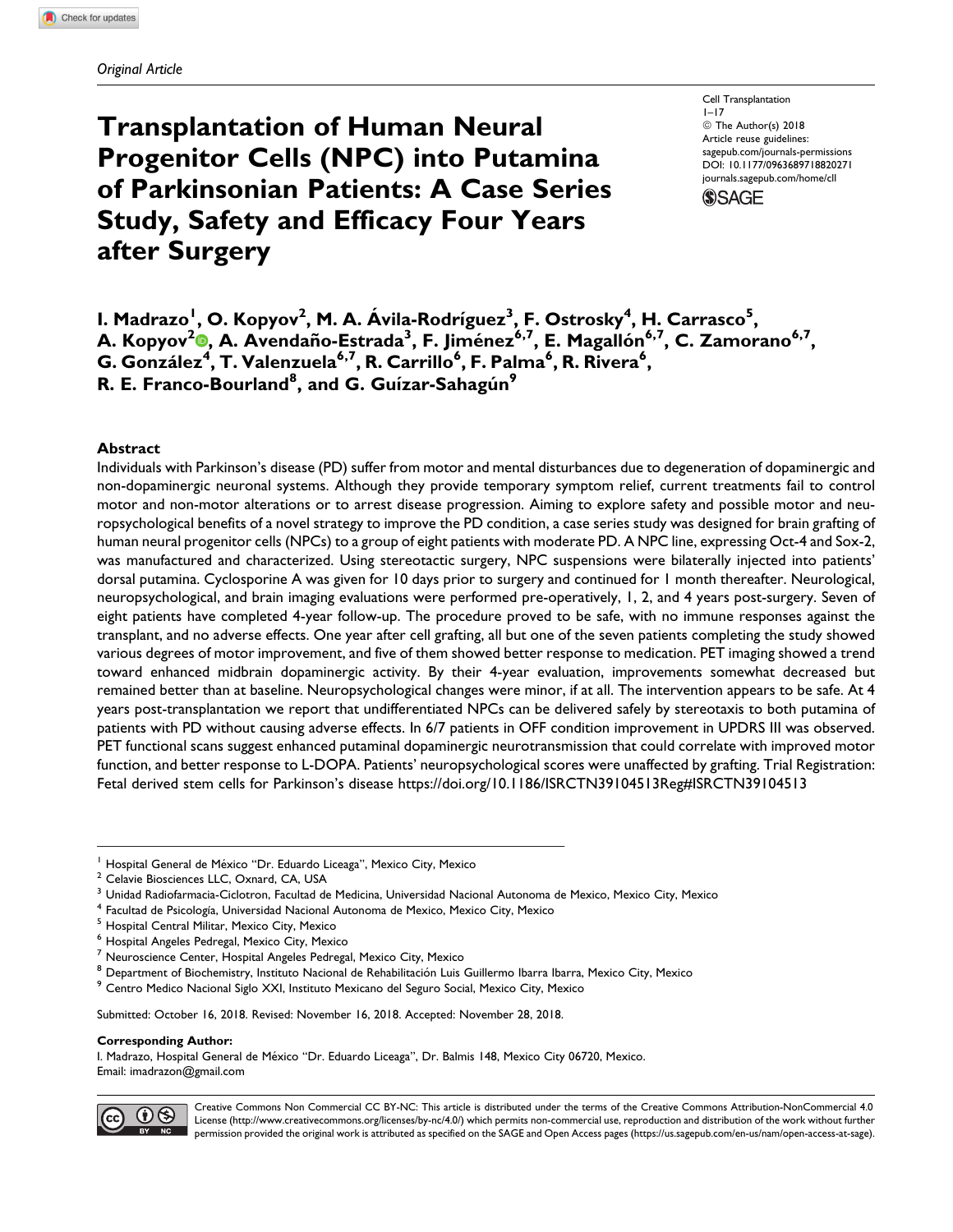Parkinson's disease, human neural progenitor cells, stem cell transplantation, stereotactic surgery, PET molecular imaging

## Introduction

Idiopathic Parkinson's disease (PD) is a progressive, degenerative neurological disorder of the basal ganglia of unknown origin that affects pigmented dopamineproducing nerve cells in the substantia nigra pars compacta (SNpc) which regulate the excitability of striatal neurons, primarily those in the dorsolateral putamen<sup>1,2</sup>. When PD depletes pre-synaptic dopamine from nerve terminals in the nigrostriatal tract by  $\sim 80\%$  (that is  $\sim 60\%$  loss of dopaminergic neurons of the  $SNpc)^2$ , post-synaptic dopaminergic receptors in the putamen and head of the caudate nucleus are not adequately stimulated. Consequently, uninhibited striatal neurons fire excessively and alter normal functioning of basal ganglia-thalamo-cortical circuits, leading to motor symptoms such as resting tremor, muscle rigidity, bradykinesia, impaired gait and postural instability, speech, and mask-like facial expression<sup>3</sup>. Loss of nigral dopaminergic neurons that send axons to the basal ganglia has also been related to non-motor symptoms present in Parkinson's patients, such as dementia and cognitive impairment, depression, and anxiety $4-6$ . Moreover, non-motor symptoms refractory to available treatments for dopamine deficiency in PD might also be attributed to non-dopaminergic neurotransmitter deficiencies within or outside the basal ganglia that are known to occur in PD such as striatum serotonin, acetylcholine, gamma aminobutyric acid, and noradrenaline, which would imply the requirement of non-dopaminergic drugs besides dopamine to treat  $PD^{5,7,8}$ .

The standard pharmacological therapy to replace dopamine with levo-dihydroxyphenylalanine (L-DOPA), although initially effective, gradually produces tolerance, as do other dopamine-linked drugs. Together with the progressive course of the disease these drugs cause motor side effects (motor fluctuations, dyskinesias, and wearing-off phenomena) $9,10$  that can become as crippling as PD motor symptoms themselves. When PD becomes drug resistant, deep brain stimulation (DBS) in the subthalamic nucleus or globus pallidus $11,12$  is an alternative neurosurgical treatment available for PD. However, DBS is yet another symptomatic treatment of PD. Not until we know the events that trigger the degenerative processes of PD will it be possible to design a cure for the disease  $13$ .

Because current pharmacological treatment (L-DOPA) is unable to block the progression of the disease $14$ , restorative approaches through brain grafting have been designed over the course of the last 30 years to improve PD symptomatology. Autologous adrenal medulla<sup>15,16</sup>, fetal brain tissue transplantation<sup>17–20</sup>, and injections of differentiated stem cells producing dopamine $^{21}$  into the caudate or putamen of PD patients are among the attempted treatments. These approaches aimed to replace degenerated dopaminergic

neurons, ameliorate motor function disturbances, and enhance cognitive abilities. However, all of the above treatments resulted in only moderate improvement that could not justify large surgical volume and related clinical risks and complications of these procedures. Moreover, it was shown that robust graft survival and normalized dopaminergic innervation did not result in clinical improvement in a PD patient<sup>22</sup>.

One of the reasons for this could be attributed to changes in the caudate nuclei of patients with advanced  $PD^{23}$  as well as unattended disturbances of non-dopaminergic neurotransmitter systems within or beyond the basal ganglia which have been linked to PD pathology<sup>7,24</sup>. An example of such disturbances is a 25% loss of serotonergic receptor 5-HT<sub>1A</sub> in the median raphe nucleus/midbrain that has been correlated with the severity of resting tremor $^{25}$ . Putaminal serotonin preservation has been related to L-DOPA-induced dyskinesias<sup>26</sup>. Decline in serotonin in the subthalamic nucleus is related to PD depression<sup>27</sup>, and acetylcholine down-regulation in the nucleus basalis of Meynert appears to play a significant role in cognition<sup>28</sup>, although the temporal relationship of damage to specific neurochemical sys $tems$  is not well established<sup>2</sup>.

Therefore, we believe it is important to broaden the scope of PD cell therapy by grafting undifferentiated cells that might differentiate into various cell types at various diseased sites of PD brains and improve function in PD patients beyond dopamine. Undifferentiated stem cells are, by definition, more plastic than pre-differentiated ones and are able to tune their proliferation and vector of differentiation in response to micro-environmental cues<sup>29,30</sup>. These qualities of undifferentiated cells may allow them to address dopaminergic and non-dopaminergic aspects of the disease, as well as to avoid misdosing the patients. In addition, unlike undifferentiated cells of embryonic origin, neural progenitor cells (NPCs) do not produce teratomas in immunocompromised animals in the standard teratoma assay in vivo (in-house data).

PD is a multifactorial disease, where both genetic $31,32$  and non-genetic environmental factors<sup>33</sup> are involved. The genetic architecture of PD is complex and not completely understood, and there are no adequate animal models of PD<sup>34</sup>. To indirectly address genetic component of PD's pathogenesis we conducted efficacy testing of NPCs for treatment of cerebellar ataxia in the Spastic Han-Wistar Rat model of cerebellar ataxia<sup>35,36</sup>. Stereotactic injection of stem cells produced statistically significant improvement in behavioral scores and weight of the animals. Life span of the injected animals doubled. Histological and immunohistochemical examination showed incorporation of the stem cells into hosts' brains as human mature Calbindin-positive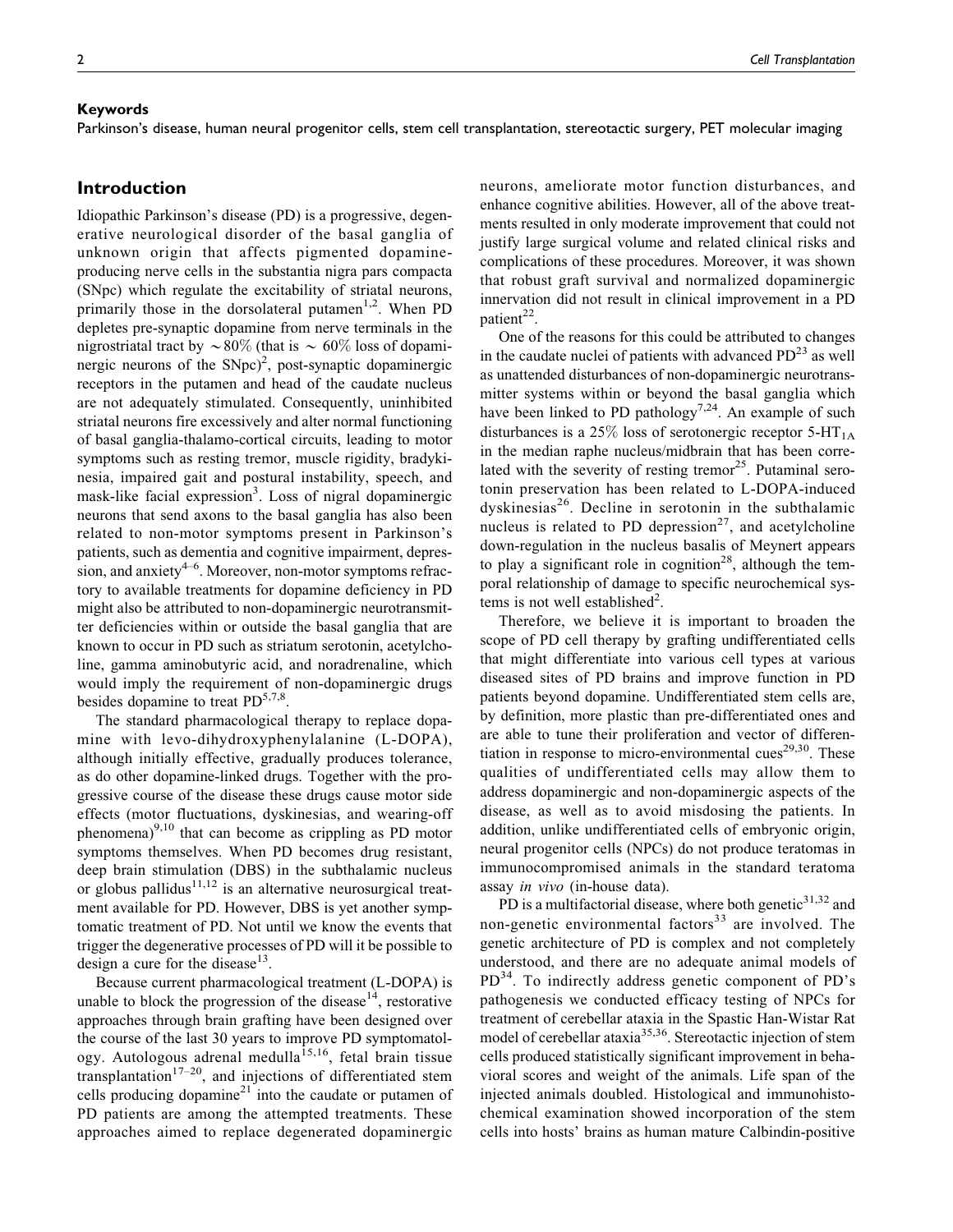neurons and glial cells. Successful injection of NPCs into a genetic model of cerebellar ataxia allows us to hypothesize that these undifferentiated cells have capabilities to correct pathology caused by gene mutations.

Here we have performed a surgical procedure to treat PD involving bilateral intraputaminal grafting of undifferentiated NPCs in a case series study. Our initial aim has been to explore the safety of the procedure and to identify possible neurological (motor function) and neuropsychological (nonmotor symptoms) benefits the procedure might have induced. Patients' response to grafting was assessed at 1, 2, and 4 years post-surgery using current functional standard neurological and neuropsychological tests, as well as advanced functional positron emission tomography (PET) imaging protocols with the following radiopharmaceuticals to initially assess only the dopaminergic neuronal pathway activity or integrity:  $[^{11}C]$ raclopride (RAC) for endogenous dopamine availability;  $6-[18F]$ fluoro-L-DOPA (FDOPA) for dopaminergic nerve terminal metabolic activity, and alpha- [<sup>11</sup>C] dihydrotetrabenazine (DTBZ) for nigrostriatal terminal integrity (PET examination was not performed at 4 years due to radiation dose safety concerns).

## Materials and Methods

## Design of the Study

This is a case series study (uncontrolled, longitudinal, and interventional), designed (authors I.M., O.K.) to test the safety and potential benefits of bilateral intraputaminal grafting (I.M., F.J., E.M., C.Z.) of in vitro expanded NPCs (O.K., A.K.) to control PD signs and symptoms. Eight patients with moderate PD were selected for this study. Individually they underwent baseline, 6 months, 1, 2, and 4 years post-surgery neurological (H.C.) and neuropsychological evaluations (F.O., G.G.), and PET imaging (baseline, 1 and 2 year post-operatively) (M.A.A.R., A.A.E.). Magnetic resonance (MR) images (R.C., neuroradiologist) were performed before surgery and 24 h, 6 months, and 1, 2, and 4 years post-surgery. Patients were tested for immune response to stem cells at baseline and 6 months post-surgery. The primary functional outcome of the intervention was patients' post-surgery neurological performance. Post-surgery neuropsychological performance, MR and PET imaging, and immune response were secondary outcome measures. Patients were monitored for any adverse effects. This was a single-center study (T.V., scientific coordinator). The manuscript was prepared by I.M., O.K., R.E.F.B., and G.G.

Patients were permitted to adjust their L-DOPA medication dosage as to best control their symptoms, and were required to record the dosages in their diaries.

## **Participants**

Inclusion criteria for this study were: (1) Diagnosis of idiopathic PD with tremor, rigidity, or hypokinesia as major symptoms, measured on the Unified Parkinson's Disease

Rating Scale  $(UPDRS)^{37}$ , OFF and ON L-DOPA medication. (2) A 2- to 25-year history of PD with significant medical management or difficulty with medical management. (3) A definite response to L-DOPA (which confirms diagnosis) but inadequate relief of symptoms, or severe secondary effects of the drug. (4) Moderate to advanced PD. (5) Good general health. (6) Age between 18 and 75 years. (7) Both genders. (8) A strong desire to participate in the study, although fully aware of its experimental nature (as described to the patients verbally and in their signed informed consents).

Exclusion criteria were: (1) Parkinsonism other than idiopathic PD. (2) Medical unfitness for graft procedure. (3) Active infection(s). (4) Human immunodeficiency virus (HIV) seropositivity. (5) Pregnant or nursing. (6) Selfreported substance abusers. (7) Previous neurosurgical history (e.g. DBS, pallidotomy, etc.). (8) Unsuited for this study in the neurologist's opinion.

Stopping rules: At the onset, patients were advised that if they acquired a new medical condition in the course of the study that could in any way jeopardize their post-surgery evaluations, they would have to be withdrawn from the study. In addition, patients kept their right to withdraw from the study at any time and for any reason.

Patients were recruited by us from our regular practice. Twenty-three patients were assessed for eligibility through an initial neurological evaluation. Fifteen patients were excluded: seven were found not to be eligible; five declined; and three were not admitted to the study for other reasons. Eight otherwise fit PD patients met the inclusion criteria. Their PD condition was staged according to the Hoehn and Yahr PD scale<sup>38</sup>. Enrolled patients then underwent baseline neuropsychological, MR imaging and PET evaluations and immunogenicity testing. All pre- and post-surgery neurological and neuropsychological assessments and MR imaging were performed at the Neuroscience Center, Hospital Angeles Pedregal, Mexico City, México; PET studies were conducted at the Unidad Radiofarmacia-Ciclotron, Facultad de Medicina, UNAM, Mexico City, Mexico; immunogenicity testing was performed at Celavie Biosciences, LLC (Oxnard, CA, USA).

Subjects that completed the 4-year follow-up were two females and five males, with ages ranging between 43 and 74 years (mean age 56 years). Their baseline demographics are shown in Table 1. One of the patients was lost to postsurgery follow-up because of a hip fracture 3 months after surgery.

# Intervention: Undifferentiated NPC Brain Grafting for PD

Stereotactic grafting and post-surgery care were performed at the Neuroscience Center, Hospital Angeles Pedregal (Mexico City, Mexico, by F.J., E.M., C.Z., and F.P. (neuro-anesthesiologist). [http://www.angeleshealth.com/](http://www.angeleshealth.com/angeles-pedregal-camino-a-santa-teresa-1055/) [angeles-pedregal-camino-a-santa-teresa-1055/](http://www.angeleshealth.com/angeles-pedregal-camino-a-santa-teresa-1055/)).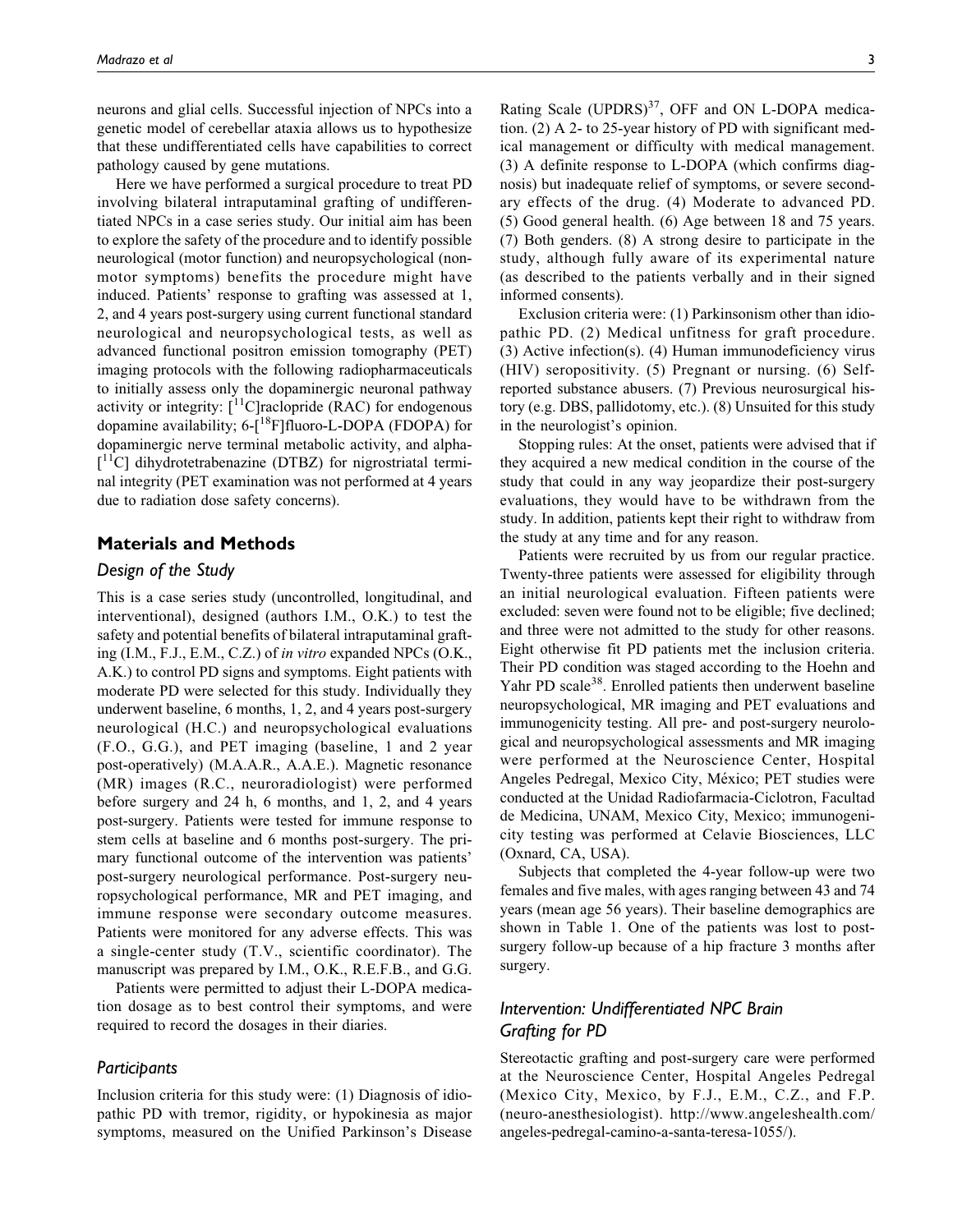| $P - ID^*$ | Gender | Age,<br>years | <b>PD</b><br>evolution,<br>years | Most<br>affected<br>side |
|------------|--------|---------------|----------------------------------|--------------------------|
|            | м      | 56            |                                  | R                        |
| 2          | м      | 43            | 2                                |                          |
| 3          | м      | 74            | 16                               | R                        |
| 4          | м      | 47            | 3                                |                          |
| -5         | F      | 56            | 10                               |                          |
| 6          | F      | 44            | 3                                | R                        |
| 7          | м      | 60            | ۱3                               | R                        |

\*Patient ID; M, male; F, female; R, right; L, left.

All enrolled patients underwent the same intervention. MR imaging-guided bilateral stereotactic intraputaminal implantation of NPCs into the brains of PD patients was performed using a Leksell Stereotactic System and Stealth Station Surgical Navigation System (Fridley, MN, USA). Ropivacaine was the local anesthetic used for frame placement. For target locations, measurements were made using computed tomography (CT) scan images fused with previous MR images (both in DICOM format, in axial sections 1.0 mm thick). Patients were operated on one a week schedule, four in August and four in October, 2014. With the patient under general anesthesia, the stereotactic frame was fixed to the operating table with a Mayfield head holder. Bilateral parasagittal incisions and corresponding 14 mm burr holes (one for each hemisphere) were made in preparation for cell suspension injections. A gamma sterilized stereotactic needle with external diameter of 2.1 mm, and 180 mm long, compatible with Leksell stereotactic equipment and Medtronic DBS kit attached to a 1 cc Hamilton syringe was used to deploy 1 cc of suspension per needle track. Two different needle tracks through the same burr hole were selected for each side. Target locations were determined by height and length of putaminal nuclei. The lowest Z-coordinates of each track were located in the ventral putamen and spaced 4 mm apart in the Y-direction. Each needle track received  $1 \times 10^6$ cells in 1 ml of culture medium. To ensure complete cell suspension delivery, injections were carried out slowly for 2 min with reciprocal withdrawal of the delivery needle to avoid both damage to stem cells and brain tissue, as well as to avert reflux or bubble formation. The first injection was carried out in the posterior putamen followed by the injection to the middle putamen. Post-operative care was given by R.R., an internist specialized in critical care medicine. The day following surgery, MR images were obtained to confirm correct placement of cell suspensions. All patients were discharged 24 h after surgery.

Patients' immunosuppressant regimen with cyclosporine A at 15 mg/kg/day and indomethacin at 225 mg/day was started 10 days prior to surgery, and continued for 1 month post-operatively. A wide spectrum antibiotic was given preoperatively and 48 h post-operatively (Cefuroxime, 750 mg IV every 8 h in hospital, and orally at discharge). Antiparkinsonian medications were adjusted to patients' requirements.

## Procedures to Obtain and Release NPCs

Procurement, isolation, expansion, and characterization of NPCs were performed at Celavie Biosciences, LLC (Oxnard, CA, USA). Methods for culturing, propagation, cryopreservation, and manipulation of NPCs are patented (see below, conflict of interest).

Human fetal brain tissue was procured via routine sterile manual aspiration. Maternal blood samples (sera) were tested for: HIV (LabCorp, San Diego, USA) hepatitis A, B and C (LabCorp, San Diego, USA); HTLVI (LabCorp, San Diego, USA); VRDL Serum w/Reflex Titer (LabCorp, San Diego, CA, USA) and cytomegalovirus (LabCorp, San Diego, CA, USA). Potential donors with a history of genital herpes, cancer, asthma, lupus, rheumatoid arthritis, allergies, vasculitis of autoimmune origin, and drug abuse were excluded. Gestation was determined according to Carnegie stages. Fetal tissue was harvested at the sixth week of gestation after elective abortion. Whole fetal forebrain was dissected, minced, and triturated to a single cell suspension and cryopreserved. Cell suspension samples were thawed, expanded, and cultured in flasks incubated at  $37^{\circ}$ C under hypoxic conditions (5%  $O_2$  and 5%  $CO_2$ ) through four doublings, and characterized in 2012.

Cells were cultured in ultra-low attachment culture flasks under feeder-free conditions in serum- and xeno-free Eagle's essential medium (Hyclone, SH30310, Logan, UT, USA), supplemented with Gem21 (Gemini Bio-Products, 400- 660, Sacramento, CA, USA), epidermal growth factor (Peprotech AF-100-15, Rocky Hill, NJ, USA), basic fibroblast growth factor (Peprotech AF-100-18B), transforming growth factor alpha (Peprotech AF-100-16A), insulin-like growth factor I (Peprotech, AF-100-11), leukemia inhibitory factor (Millipore LIF1010, Temecula CA, USA), calcium chloride (Fisher Scientific, 1722, Waltham MA, USA), Glutamax (Invitrogen 35050, Carlsbad, CA, USA), nonessential amino acids (Hyclone, SH30238.01), and an  $N_2$ supplement (Invitrogen 17502), all of which were added at proprietary concentrations.

At the second doubling (D2) cell culture was tested for sterility (USP <71>) and at D4 culture was karyotyped (Cell Line Genetics, Madison, WI, USA) and PCR tested for presence of adventitious agents: HTLV-1, HTLV-2, HIV-1 (A, B, D, F, H, N), hepatitis A, B and C, T. p. pallidum, CMV, HSV-1, HSV-2, HPV. Cells were then transferred to a closed bioreactor system (GE WAVE Bioreactor 2/10 System, Uppsala, Sweden), operating under the same physical and chemical conditions. The bioreactor was used to create the master cell bank (MCB), which was harvested, tested, characterized, and rate-control cryopreserved after a total of seven doublings (D7). After the MCB was safety tested and characterized, a portion of the batch was thawed and used to seed the bioreactor to produce the working cell bank (WCB).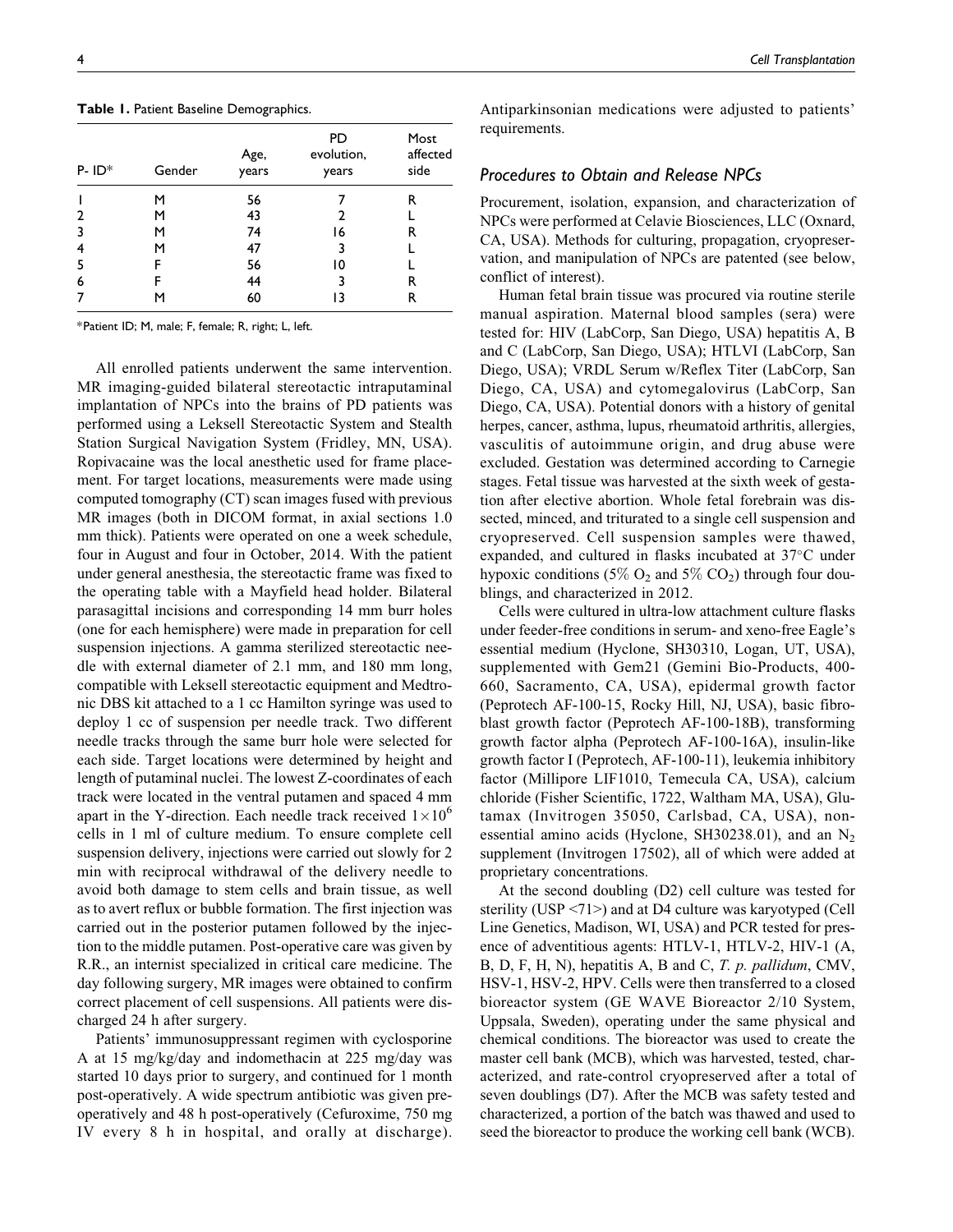Cells were cultured in the bioreactor until they reached D13. They were harvested (Centritech LAB-III, CarrCentritech Separation System, Rancho Cucamonga, CA, USA), aliquoted (Fill-It; TAP Biosystems, Wilmington, DE, USA), and cryopreserved.

The WCB was subjected to release testing for safety and characterization assays. Safety testing included sterility (USP <71>), mycoplasma (USP <63>), endotoxin (USP <85>), and karyotyping. Characterization included flow cytometry testing for: Oct-4 >90% (10H11.2, EMD Millipore, Billerica, MA, USA; AF488 conjugated), Sox-2 >90% (Btjce, eBioscience, San Diego CA, USA; AF488 conjugated), MHC-I  $\leq 10\%$  (A4, eBioscience; APC conjugated), MHC-II <10% (CVS20, Novus Biologicals, Littleton, CO, USA; AF488 conjugated), CD105 <10% (SN6, eBioscience; PE-Cy7 conjugated), and tyrosine hydroxylase  $\leq 10\%$ (EP1532Y, Abcam, Cambridge, UK; FITC-conjugated goat anti-rabbit IgG; Abcam; polyclonal). Both MCB and WCB were stored in gas phase liquid nitrogen  $(LN_2)$ .

All procedures were performed under aseptic conditions in an ISO 8 clean room, utilizing ISO 5 bio-safety cabinets and laminar airflow hoods, according to validated protocols.

Tumorigenicity of the WCB cells was investigated via a teratoma assay. Briefly, 3 million cells were subcutaneously injected into the flanks of Beige SCID mice. The subject animals have severe immunodeficiency affecting both B and T lymphocytes and are permissive to tumor formation. The mice were monitored for visible tumor formation, changes in vital signs and weight; 12 weeks after stem cell injections, the mice were euthanized and autopsied. The site of the injection, brain, and filtration organs (lungs, liver, spleen, kidneys, and lymph nodes) underwent gross and histological examination for presence of tumors. No tumors were found in any of the animals.

Prior to implantation, a WCB vial was thawed, cells washed with culture medium, counted, resuspended in culture medium at a concentration of  $1 \times 10^6$  cells/ml and tested for viability (0.4% trypan blue stain; MP Biomedicals LLC, Santa Ana, CA, USA), gram stain, and endotoxin. Viability of >80%, negative gram stain, and endotoxin <3EU/ml were required for release. A portion of the final formulation was submitted to sterility (USP <71>) and mycoplasma (USP <63>) testing (results were available after implantation). Cell suspension at  $2 \times 10^6$  cells in 2 ml of culture medium per vial were shipped overnight in a temperature controlled  $(2-8^{\circ}C)$  container (Pelican BioThermal, Plymouth, MN USA). Temperature inside the container was continuously recorded and checked for deviations prior to implantation. Viability was tested again immediately prior to surgery, and was consistently higher than 90%. After surgery a sample of the remaining cell suspension was submitted to sterility testing (USP <71>).

## Immunogenicity Testing

Patients' whole blood specimens were evaluated by flow cytometry for NPC-specific antibodies (serological assay)

and for antibody-dependent cell-mediated cytotoxicity (cytotoxicity assay) 1 month and 6 months after cell implantation as compared with baseline values obtained 1 month prior to grafting.

For serological assays, NPCs in suspension were incubated in patients' sera, washed, and stained with antihuman IgG Fc FITC antibody (BioLegend, San Diego, CA, USA) according to the vendor's protocol; immunogenicity was estimated by the amount of NPC-bound labeled antibodies in patients' sera.

For cytotoxicity assays, a method was used employing the principle of live and dead cell discrimination<sup>39</sup>. Patients' peripheral blood mononuclear cells (PBMCs) (effector cells) were isolated and incubated with NPCs (target cells) at 100:1, 50:1, and 25:1 effector to target ratios, using the following staining scheme: live effector cells: no dye; dead effector cells: only 7-amino-actinomycin D (7-AAD) (Bio-Legend); live target cells: PKH-67 only (Sigma Aldrich, St. Louis, MO, USA), and dead target cells: PKH-67 and -7 aminoactinomycin D  $(7-AAD)^{40}$ . Staining was performed according to dye manufacturer's instructions. This staining arrangement permitted discrimination of cell populations and quantification of NPCs lysed by PBMCs.

#### Neurological Evaluations

Neurological evaluations were performed on the UPDRS part I (mentation, behavior, and mood), part II (motor activities of daily living), part III (motor performance), and part IV (complications of therapy: response to medication and intervention), as well as the modified Hoehn and Yahr for PD staging<sup>38</sup>, and Schwab and England activities of daily living scales<sup>41</sup>. Patients were clinically evaluated in their OFF and ON states at the time of baseline screening, and then at 6 months, 1, 2, and 4 years post-surgery. OFF state was defined as the overnight drug withdrawal condition: patients were asked to discontinue antiparkinsonian medications at least 12 h before evaluation. ON evaluations were performed 1 h after receiving 1.5 times their usual L-DOPA dose. All OFF and ON UPDRS evaluations were videotaped.

## Neuropsychological Evaluations

Neuropsychological performance was assessed using the following instruments: our brief neuropsychological (NEU- $ROPSI<sup>42</sup>$  and computerized test batteries, the Mini-mental Parkinson State Examination  $(MMPSE)^{43}$ , and Mexican adaptations of Beck anxiety<sup>44</sup> and depression inventories<sup>45</sup>. Patients reported on their quality of life as related to their daily living activities, physical and mental well-being (health status), cognition, and communication.

## Magnetic Resonance Imaging

MR images were obtained before surgery (baseline) and three times after cell implantation at 24 h, 6 months, 1, 2,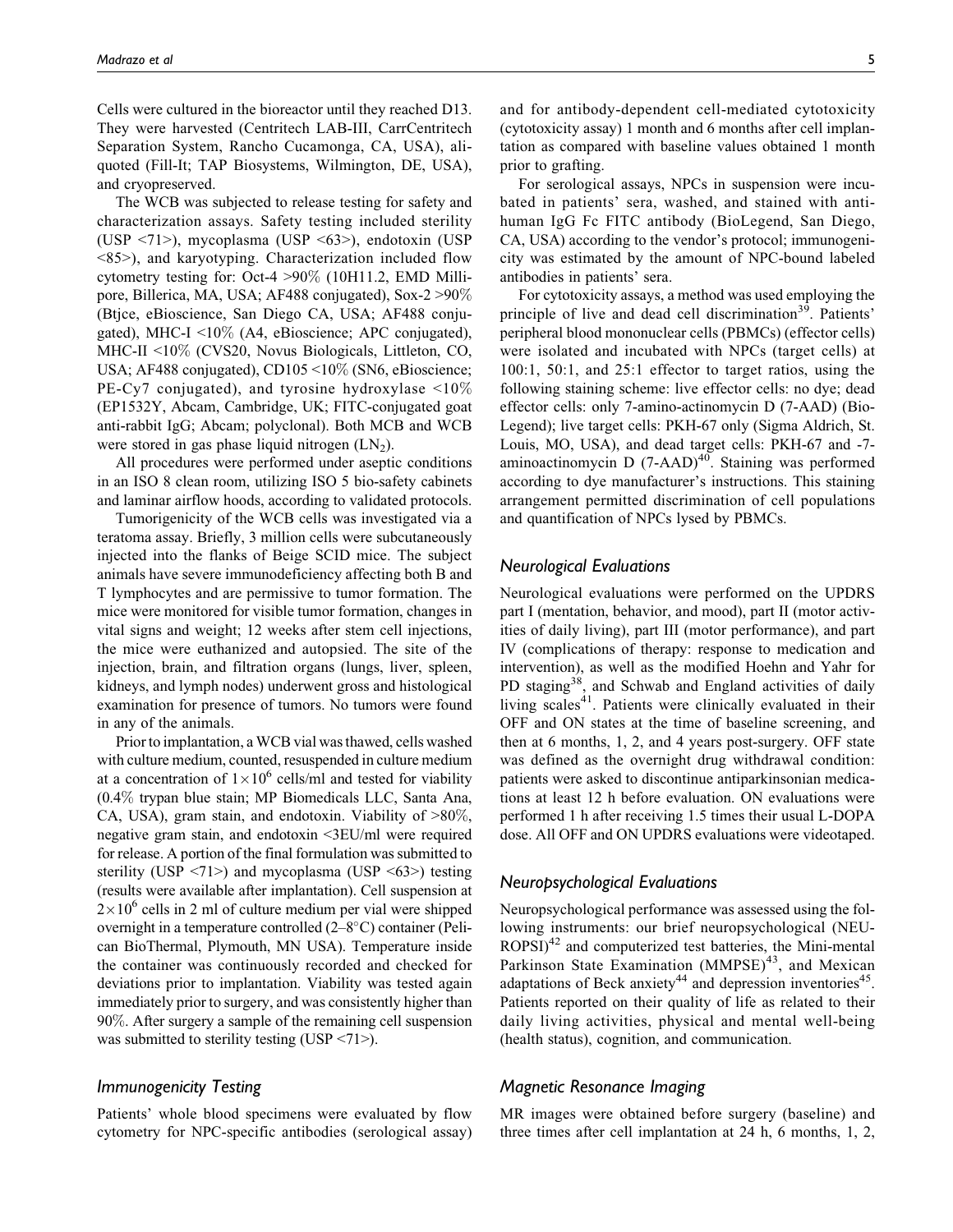and 4 years post-surgery with a Philips-Achieva  $3.0T(TX)$  – DS MR System (Best, The Netherlands).

## PET Molecular Imaging

In vivo pre- and post-synaptic state of patients' nigrostriatal dopaminergic system was investigated by PET molecular imaging in their OFF condition (patients were asked to discontinue anti-parkinsonian medications at least 12 h before each study) at baseline (before surgery), and 1 and 2 years post-surgery. Radiopharmaceuticals were synthesized by us at the Unidad Radiofarmacia-Ciclotron, Facultad de Medicina, Universidad Nacional Autonoma de México (Mexico City, Mexico) and were: RAC, a post-synaptic dopamine D2-receptor antagonist<sup>46</sup>, a measure of dopamine availability; FDOPA, a marker for dopamine storage capacity and aromatic amino acid decarboxylase activity, both of which are affected by the disease $47$ , and by antiparkinsonian medication<sup>48</sup>; and DTBZ, a high-affinity stereospecific vesicular monoamine transporter 2 (VMAT2) ligand<sup>49</sup>, which is not very susceptible to dopaminergic pharmacological agents for PD, and therefore regarded as a precise measure of dopaminergic degeneration<sup>50</sup>, and an objective PD biomarker<sup>51,52</sup>. Radiochemical purity of all radiopharmaceuticals used here exceeded 98% in every case.

Before scanning, cannulas were placed in antecubital veins for radioligand injection. Sterile solutions containing on average of 370 MBq RAC, 185 MBq FDOPA, and 370 MBq DTBZ were injected intravenously as a bolus. To minimize patients' exposure to radiation, only two of the three radiopharmaceuticals were used per patient. All patients underwent DTBZ-PET scans and one additional study with either RAC (four patients) or FDOPA (three patients), at least 1 week apart. Patients for either marker were chosen at random. Two healthy male non-PD controls aged 69 and 70 years of age received similar doses of radiopharmaceuticals as PD patients. Here too, only two of the three radiomarkers were used per control individual.

Scans were acquired on a Siemens Biograph 64 PET/CT. Patients were positioned in the scanner with a 3D laser alignment with reference to the orbitomeatal line. Thirty-minute brain emission scans were acquired 20 min after RAC or DTBZ injections; 15 min scans were acquired for FDOPA 75 min post-injection. All patients studied with FDOPA were pre-medicated with 150 mg of carbidopa to prevent peripheral decarboxylation.

Images were reconstructed using an OSEM-2D algorithm and analyzed with the Statistical Parametric Mapping software (SPM v.12). Each individual PET brain image was normalized on an anatomical MRI atlas to be evaluated within a standard space. Following normalization, FSL structural atlases were used to define regions of interest. To facilitate quantitative analysis, specific uptake ratios in the caudate and putamen were calculated by subtracting the background signal of a reference region with nonspecific uptake from striatal activity, and dividing the result by reference region activity, that is [(target uptake – reference uptake)/reference uptake], using cerebellum for RAC, and occipital cortex for DTBZ and FDOPA, as reference regions.

## Data Analysis

Standard statistical tests are inappropriate for the present study design (case series). Therefore, data in terms of before versus after intervention are described for each patient.

## Results

# Safety Issues: Intervention, Tumorigenicity, and Immunogenicity

Intervention: Patients' hospitalization was uneventful. Neither the craniotomy nor the stereotactic grafting of NPCs to patients' putamina resulted in any complications during the procedure or within 30 days after surgery; the following 4 years post-surgery went smoothly as well.

Tumorigenicity: Using MRI, no tumors were found in the brains of any of the grafted patients at 4 years post-surgery.

Immunogenicity: In the serological assay, the highest percent NPC-specific antibody reaction at baseline was observed in P7 at 12%. Most of the patients showed similar or lower levels of response at 1 month (while on immunosuppressants) and 6 months (off immunosuppressants) postimplantation, with none exceeding 12% (Fig. 1A). In the cytotoxicity assay the highest of three values for a given time period was used for scoring. The highest baseline observed was for P1 (23%). None of the patients exceeded the 23% baseline at their 1- or 6-month follow-up (Fig. 1B).

## Neurological Performance

Patients' neurological performance scores on the UPDRS are given in Table 2. In the first year post-surgery, patients' UPDRS II, III, and IV scores revealed improved neurological function in their OFF and ON conditions. Motor function examinations showed improvement (UPDRS III), and their motor-related daily living activities improved as well (UPDRS II). Non-motor daily living experiences related to mood and behavior, as rated on the UPDRS I (Table 2), were unequally affected by surgery and showed minor variations or remained unchanged, with two exceptions that showed a poor response (P2 and P5). From patients' UPDRS II, III, and IV scores at their 2-year post-surgery evaluations, loss of neurological function was evident, although still remaining slightly better than their scores at baseline.

Patients 1, 4, 5, and 6 decreased their L-DOPA equivalent daily dose (LEDD) at year 4 compared with baseline. In patients 3 and 7, 4th year LEDD increased, and in patient 2 remained unchanged compared with baseline (Table 3). In the fourth year all patients except patient 1, improved on UPDRS III OFF as compared with the baseline (Fig. 4) and patients 2, 6, and 7 improved as compared with both baseline and the second year after surgery. Patients 2 and 7, while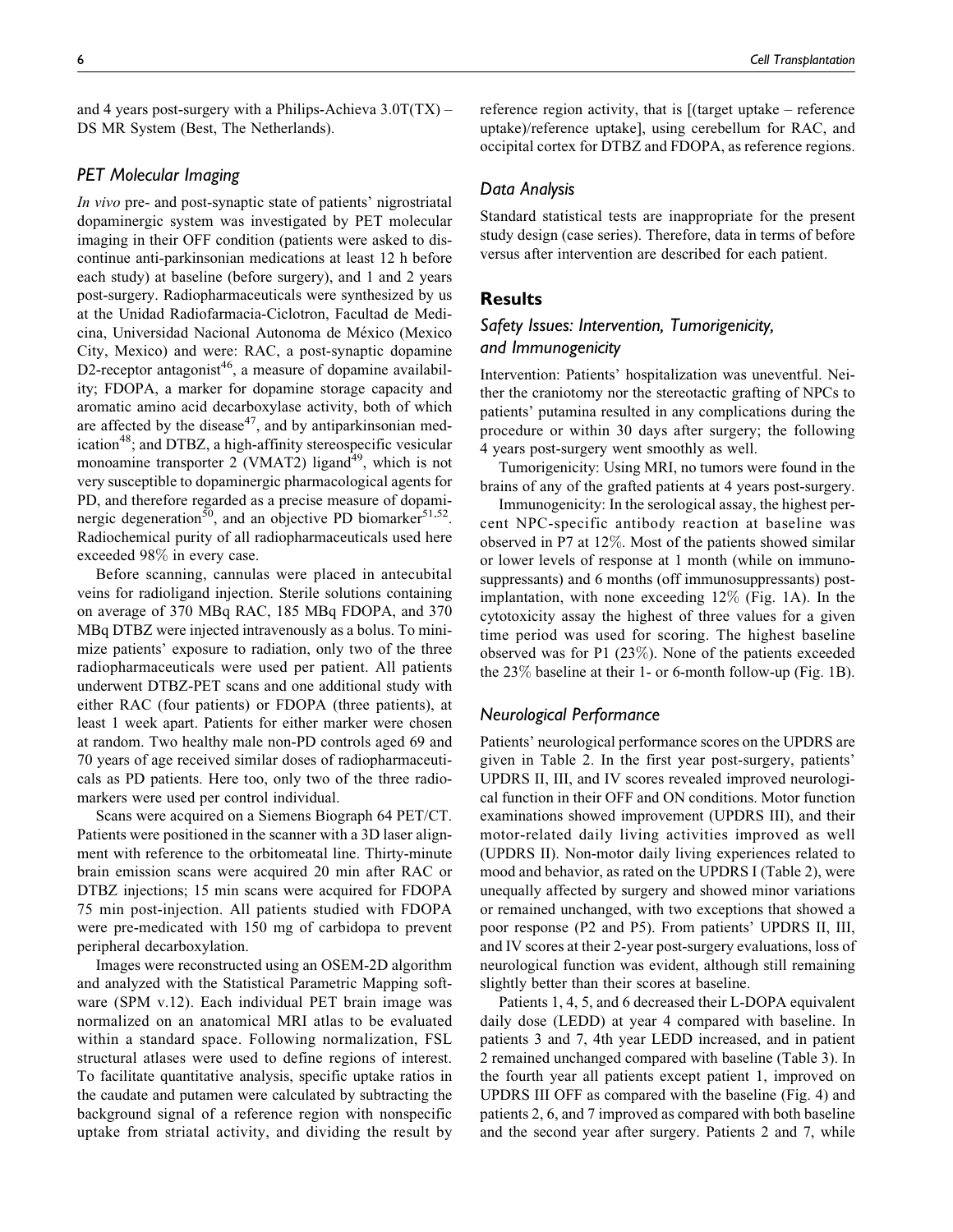

Figure 1. Lack of immune response to NPC grafting. A. In the serological assay, no increase in NPC-specific antibodies was detected at 1 month (on immunosuppressants) or 6 months (off immunosuppressants) after bilateral putaminal stem cell injections, compared with baseline. B. In the cytotoxicity assay, P3 and P7 demonstrated somewhat higher levels of cell lysis at<br>6 and 1 month post-grafting, res (off immunosuppressants) after bilateral putaminal stem cell injections, compared with baseline. B. In the cytotoxicity assay, P3 and P7 demonstrated somewhat higher levels of cell lysis at 6 and 1 month post-grafting, respectively, compared with their baselines, but these values were still lower than the highest pre-operative baseline observed (P1). BLQ, below level of Figure 1. Lack of immune response to NPC grafting. A. In the serological assay, no increase in NPC-specific antibodies was detected at 1 month (on immunosuppressants) or 6 months quantification. quantification.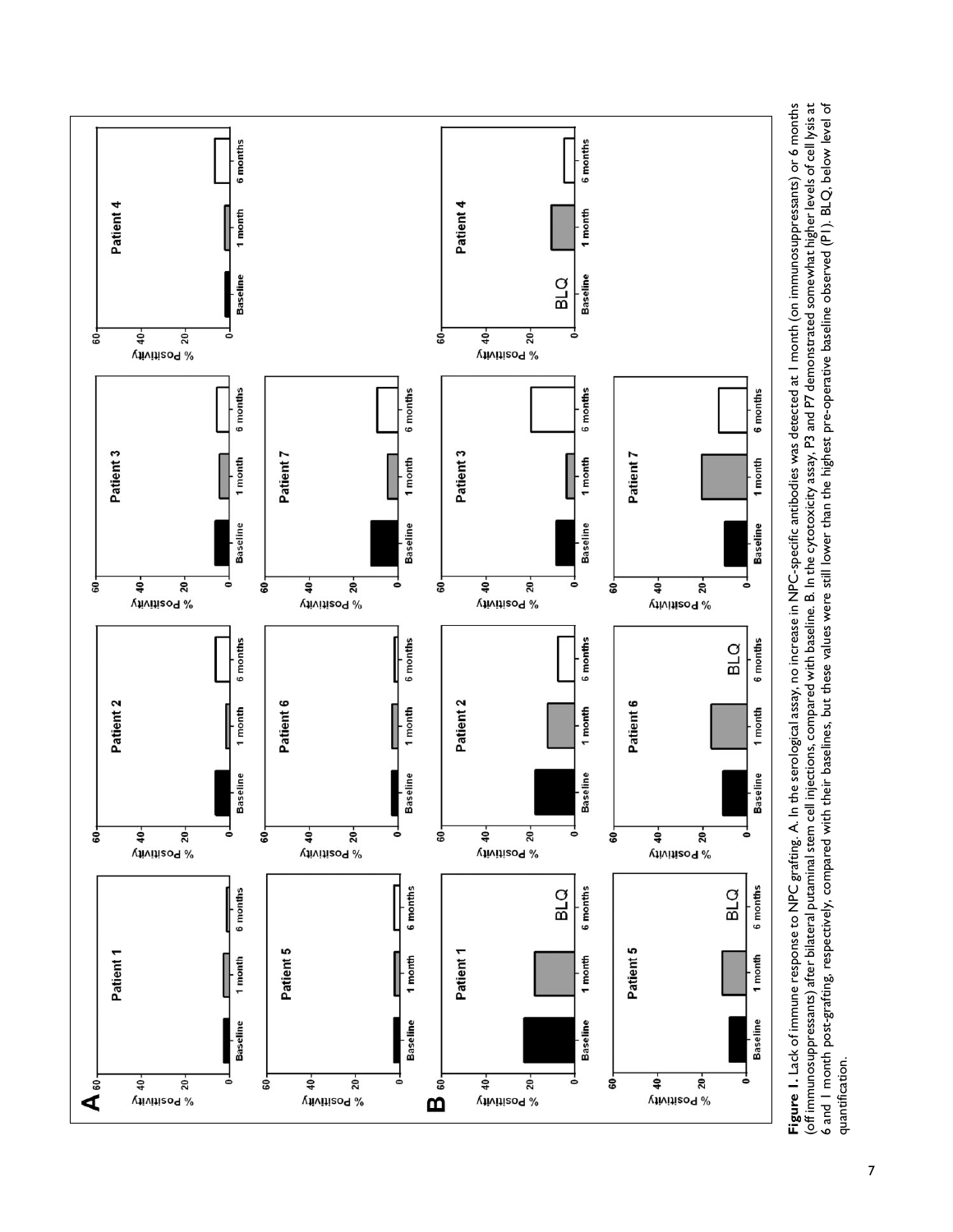|                         | Patient/Time    |               | $\mathbf{2}$ | 3             | 4     | 5       | 6    |         |
|-------------------------|-----------------|---------------|--------------|---------------|-------|---------|------|---------|
| <b>UPDRS-I OFF/ON</b>   | <b>Baseline</b> | 0/0           | 3/3          | 1/1           | 5/3   | 1/1     | 0/0  | 2/2     |
|                         | l year          | $\frac{1}{1}$ | 6/6          | 1/1           | 0/0   | 3/3     | 0/0  | 0/0     |
|                         | 2 years         | 1/1           | 2/2          | 2/2           | 2/2   | 2/2     | 0/0  | 2/2     |
|                         | 4 years         | 1/1           | 3/3          | 2/2           | 1/1   | 2/2     | 1/1  | 1/1     |
| <b>UPDRS-II OFF/ON</b>  | <b>Baseline</b> | 7/2           | 14/12        | 10/4          | 10/6  | 15/10   | 13/6 | 20/14   |
|                         | l year          | 9/1           | 8/8          | 8/5           | 4/1   | 6/6     | 3/0  | 8/3     |
|                         | 2 years         | 10/10         | 13/10        | 13/10         | 7/0   | 9/7     | 2/2  | 10/9    |
|                         | 4 years         | 17/15         | 11/11        | 13/13         | 8/0   | 9/9     | 2/2  | $12/12$ |
| <b>UPDRS-III OFF/ON</b> | <b>Baseline</b> | 16/2          | 26/13        | 36/25         | 18/4  | 43/24   | 27/2 | 29/11   |
|                         | l year          | 18/9          | 18/8         | 14/11         | 12/2  | 39/5    | 16/2 | 17/3    |
|                         | 2 years         | 18/5          | 23/6         | 34/28         | 9/3   | 31/9    | 11/6 | 27/14   |
|                         | 4 years         | 25/9          | 22/8         | 34/17         | l I/3 | 31/37   | 15/2 | 23/22   |
| <b>UPDRS-IV OFF/ON</b>  | <b>Baseline</b> | $\frac{1}{1}$ | 2/0          | 2/3           | 7/7   | $12/12$ | 6/5  | 4/6     |
|                         | l year          | 7/7           | 4/4          | $\frac{1}{1}$ | 2/3   | 4/4     | 1/1  | 3/4     |
|                         | 2 years         | 6/7           | 5/5          | 1/2           | 4/5   | 6/5     | 2/2  | 4/2     |
|                         | 4 years         | 7/7           | 7/7          | $\frac{1}{1}$ | 6/6   | 9/9     | 3/3  | 5/5     |

Table 2. OFF/ON UPDRS (I-IV) Scores.

UPDRS-I (non-motor experiences of daily living: mentation, behavior, and mood), score 0–16; UPDRS-II (motor experience performance of daily living), score 0–52; UPDRS-III (motor function examination), score 0–108; UPDRS-IV (motor complications in response to medication and intervention—dyskinesias, fluctuations, and dystonia), score 0-23. Lower scores signify improvement on all UPDRS (I-IV). UPDRS III scores in all but PI show improvement 4 years after surgery. P2 and P7 demonstrated improvement compared with the both baseline and the second year after surgery. P3, P4, P5, and P6 showed improved response to medication 4 years after surgery (UPDRS IV). P2, P4, P5, P6, and P7 showed improvement in activities of daily living (UPDRS II).

| Patient         |                     |                   |                     |                   |                   |                   |                     |
|-----------------|---------------------|-------------------|---------------------|-------------------|-------------------|-------------------|---------------------|
| <b>Baseline</b> | 1000 <sub>mg</sub>  | 750mg             | 562.mg              | l 250mg           | 1250mg            | 750mg             | 375 <sub>mg</sub>   |
| year            | 1000 <sub>mg</sub>  | 750mg             | 1000 <sub>mg</sub>  | 750 <sub>mg</sub> | 375 <sub>mg</sub> | 750 <sub>mg</sub> | 562.5 <sub>mg</sub> |
| 2 years         | 937.5 <sub>mg</sub> | 750mg             | 562.5 <sub>mg</sub> | 125 <sub>mg</sub> | 500 <sub>mg</sub> | 750 <sub>mg</sub> | 625mg               |
| 3 years         | 937.5 <sub>mg</sub> | 750mg             | 562.5 <sub>mg</sub> | 125 <sub>mg</sub> | 375 <sub>mg</sub> | 750 <sub>mg</sub> | 625mg               |
| 4 years         | 937.5 <sub>mg</sub> | 750 <sub>mg</sub> | 750mg               | 750 <sub>mg</sub> | 375 <sub>mg</sub> | 500 <sub>mg</sub> | 750 <sub>mg</sub>   |

retaining improvement as compared with the baseline, by the fourth year reversed a certain deterioration observed at the first and second years after surgery.

At their 1-, 2-, and 4-year evaluations, patients' staging on the Hoehn & Yahr scale (Table 4) and ratings on the Schwab and England scale (Table 4) showed only minor variations, with the exception of P1, whose scores clearly worsened.

## Neuropsychological Outcome

Neuropsychological scores are shown in Table 5. At baseline, cognitive performance was normal for all patients, with the exception of P3 whose performance was mildly affected. After surgery their cognitive assessments 1, 2, and 4 years post-surgery were satisfactory for all patients, and showed only minor variations if at all. With regards to their affective assessments, patients were only minimally depressed (patient 2 showed moderate score) throughout the 4-year post-surgery study period but did show mild to severe levels of anxiety which remained unchanged for most patients after surgery, with the exceptions of patients P5 and P6 who appear to have improved, and patient P7 whose anxiety went

from mild at baseline to severe 2 years and decreased back to mild 4 years after surgery.

## Magnetic Resonance Imaging

Representative brain MR images of a grafted patient are shown in Fig. 2. The sites and trajectory paths for cell implantation are shown in Figs. 2A and 2B, respectively. At the end of several needle tracks at 1, 2, and 4-year follow-ups small clusters of hypointensity on T2-weighted images were identified. At the annual MRI monitoring of P4, a robust graft outgrowth was observed in the right putamen (Fig. 2C) with no topographic abnormalities of the brain structures. MRI with gadolinium and PET imaging with  $3'-$ deoxy- $3'-$ [<sup>18</sup>F]-fluorothymidine (<sup>18</sup>F-FLT) were performed and showed no evidence of tumor formation. Quantitative volumetric analysis was not performed at this time.

## PET Functional Imaging

Representative PET images for healthy controls and grafted PD patients are depicted in Fig. 3. All right and left putamina PET imaging scores for RAC, FDOPA, and DTBZ uptake at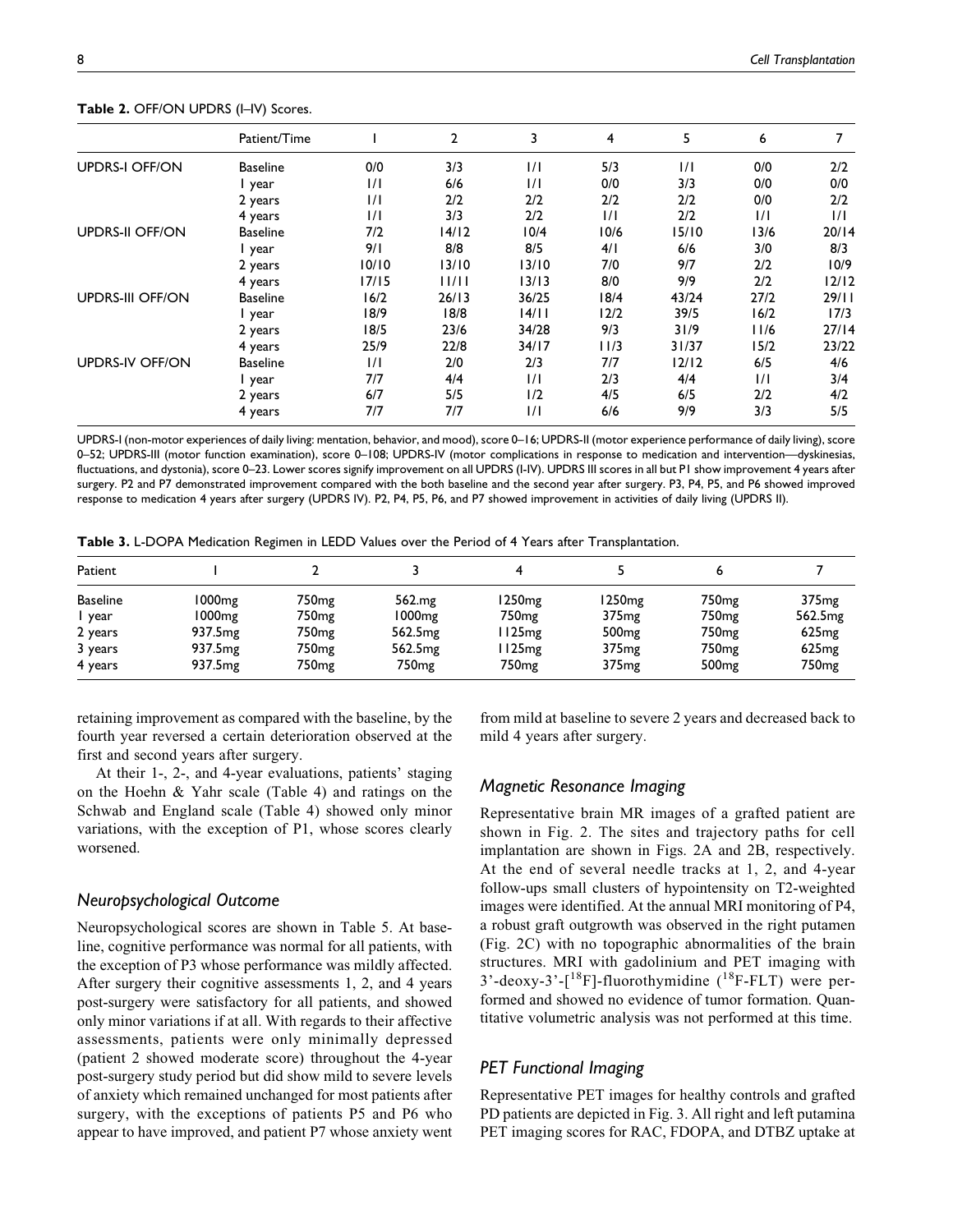

Figure 2. Brain MR images of a grafted patient. A. T2 axial image showing the 2 sites of placement of an NPC suspension in either putamen (circles) at 24 h post-surgery. B. SWAN coronal image showing both implant trajectory paths to either putamen (ellipses) at 1 year postsurgery. C. T2 axial image at 1 year post-surgery showing robust graft outgrowth in the right putamen (circle) in P4 with no topographical abnormalities of the brain structures.

baseline, and 1 and 2 years post-surgery are shown in Table 6, and the percent average change differences among them are given in Table 7. Compared with baseline, RAC uptake decreased in all four cases tested at patients' 1-year

evaluation; the percent average changes for each patient (P1, P3, P5, P6) were 36%, 45%, 19%, and 21%, respectively. Two years after surgery, RAC average uptake in putamina increased in all cases except one (P6), but remained lower than at baseline by 31%, 18%, and 7% for patients P1, P3, and P5, respectively. The percent average decrease of RAC uptake for P6 was 39%. At their 1-year evaluations, percent average bilateral putaminal FDOPA uptake scores, compared with baseline, showed a gain of 5% and 7% for patients P4 and P7, respectively, but a 12% loss for patient P2. At their 2-year post-surgery evaluations, all patients showed percent average losses of FDOPA uptake, compared with baseline, of 29%, 5%, and 13% for patients P2, P4, and P7, respectively. Percent average bilateral putaminal DTBZ uptake, compared with baseline, 1 year post-surgery showed gains of 15% and 50% for patients P3 and P5, respectively, and losses of 5–27% for patients P2, P4, and P6; at their 2-year evaluations, gains went from 9–17% for patients P2, P3, P5, and P7, and losses from 10–22% for patients P1, P4, and P6.

Right and left caudate nuclei PET imaging scores for RAC, FDOPA, and DTBZ uptake are shown in Table 8, and the percent average change differences among them are given in Table 7 Comparing caudate nuclei RAC scores for patients P1, P3, P5, and P6 with their corresponding bilateral putaminal scores given in Table 6, it can be seen that at baseline, RAC uptake in the caudate nuclei was less than that seen in the putamina by an approximate factor of 1.6, and that their scores at 1 and 2 years post-surgery reveal, on average, greater decreases in RAC uptake than in the putamina. In the caudate nuclei, percent average improvement compared with baseline was of 52%, 66%, 29%, and 20% in the first year post-surgery, and of  $72\%, 46\%, 28\%,$  and  $55\%$ for the second year for patients P1, P3, P5, and P6, respectively. FDOPA levels in the caudate nuclei were similar to those found in the putamina. Compared with baseline, patients P2 and P4 percent average FDOPA uptake went from a loss of  $21\%$  and  $1\%$  in the first year post-surgery, to a greater loss of 34% and 10% at their second year postsurgery follow-up. P7 showed a percent average increase in FDOPA uptake of 20% in the first year post-surgery that was down by 65% at the patient's 2-year follow-up. DTBZ uptake values in the caudate nuclei decreased in a range between 17% and 67% the first year post-surgery (excepting P5, who gained 41%), and 12% and 71% the second year post-surgery (excepting P1, who gained 131%).

# **Discussion**

# Rationale for Undifferentiated NPC Intraputaminal Grafting

This project was designed to test the safety of stereotactic bilateral grafting to the putamina of PD patients of a highly controlled, standardized, culture-manufactured, undifferentiated NPC cell line. The secondary goals were to explore the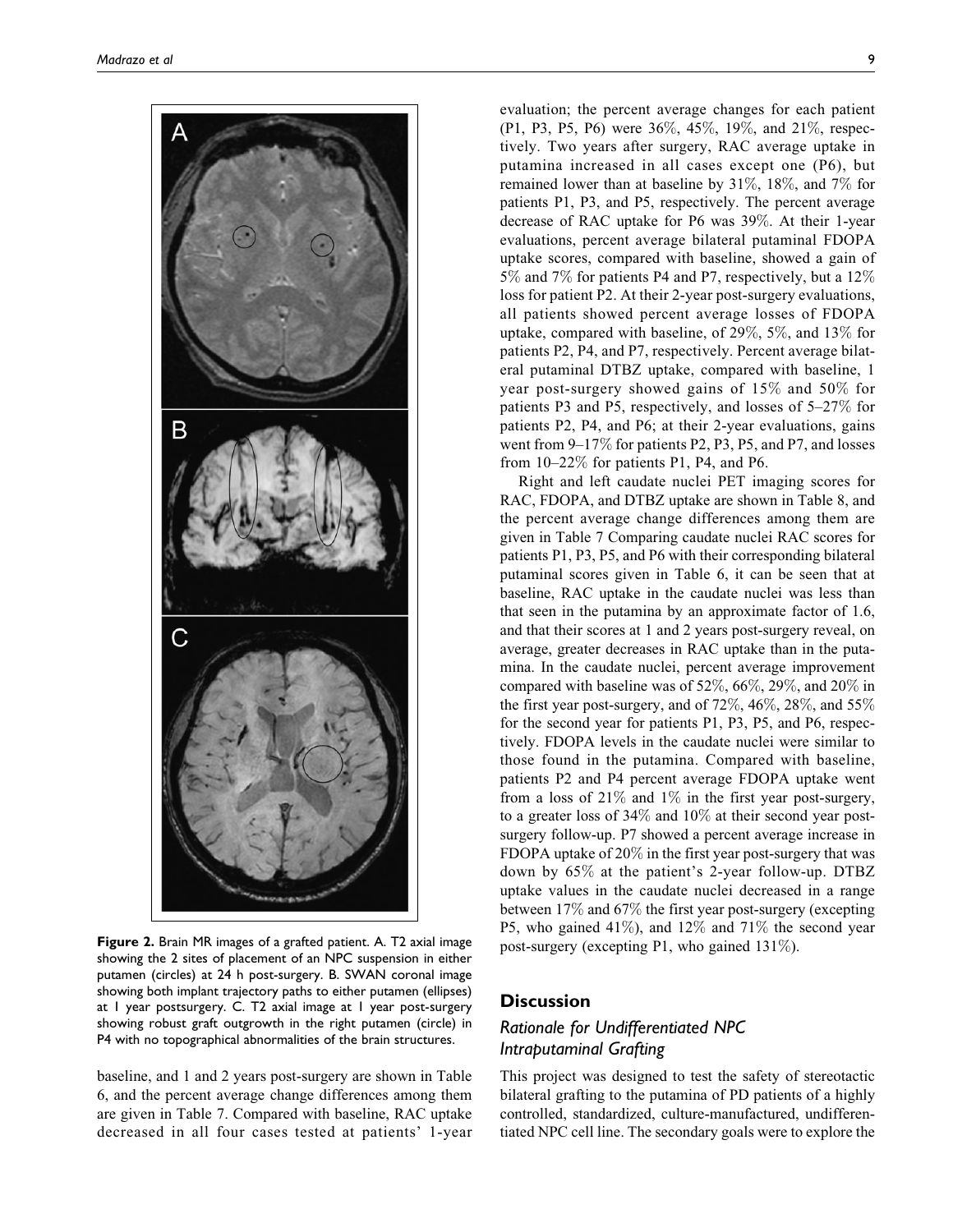|                             | Patient/Time    |        |        |        | 4      |        | 6       |        |
|-----------------------------|-----------------|--------|--------|--------|--------|--------|---------|--------|
| PD Staging                  | <b>Baseline</b> |        |        |        |        |        |         | 2.5    |
|                             | year            | 2.5    |        |        |        |        |         |        |
|                             | 2 years         |        |        |        |        |        |         | 2.5    |
|                             | 4 years         |        | 2      |        |        |        |         | 2.5    |
| Activities of daily living, | <b>Baseline</b> | $80/-$ | $90/-$ | $80/-$ | 90/100 | $60/-$ | $90/-$  | 80/90  |
| OFF/ON, %                   | year            | 50/90  | 80/100 | 90/90  | 90/100 | 60/90  | 90/100  | 80/100 |
|                             | 2 years         | 50/90  | 80/90  | 90/90  | 90/100 | 70/80  | 100/100 | 80/90  |
|                             | 4 years         | 40/80  | 80/90  | 80/80  | 80/100 | 60/60  | 90/100  | 80/80  |

Table 4. PD Staging on the Hoehn and Yahr Scale and Activities of Daily Living Scores on the Schwab and England Scale.

PD Staging: Hoehn and Yahr scale, lower scores signify better PD condition; Activities of daily living: Schwab and England scale, higher % scores signify enhanced performance of daily living activities. ON scores were not obtained at baseline in 5/7 cases. The table demonstrates absence of significant changes with exception of P1.

|  |  | Table 5. Neuropsychological Scores. |  |
|--|--|-------------------------------------|--|
|--|--|-------------------------------------|--|

| Patient                |              |                 |                  | $\overline{2}$ | 3                | 4         | 5         | 6         |                  |
|------------------------|--------------|-----------------|------------------|----------------|------------------|-----------|-----------|-----------|------------------|
| Cognitive assessments* |              | <b>Baseline</b> | $112$ nor        | $108$ nor      | 72 mild          | $ 2 $ nor | $112$ nor | $112$ nor | 112 nor          |
|                        |              | year            | $122$ nor        | $117$ nor      | 70 mild          | $114$ nor | 93 nor    | 96 mild   | 95 nor           |
|                        |              | 2 years         | $119$ nor        | $117$ nor      | 95.5 nor         | $124$ nor | 90 mild   | $124$ nor | 80 mod           |
|                        |              | 4 years         | $119$ nor        | 116 nor        | 64 mod           |           | 88 mod    | $120$ nor | 86 mod           |
| Affective assessments  | Depression** | <b>Baseline</b> | l min            | 19 mild        | $10 \text{ min}$ | II min    | 15 mild   | 5 min     | 7 min            |
|                        |              | year            | 4 min            | 9 min          | 9 min            | 4 min     | 7 min     | 8 min     | 9 min            |
|                        |              | 2 years         | 3 min            | 19 mild        | 5 min            | 9 min     | 3 min     | 0 min     | $12 \text{ min}$ |
|                        |              | 4 years         | $10 \text{ min}$ | 28 mod         | 6 min            |           | 10 min    | 8 min     | 7 min            |
|                        | Anxiety***   | <b>Baseline</b> | 2 min            | 30 sev         | 13 mild          | 8 mild    | 33 sev    | 31 sev    | 12 mild          |
|                        |              | l year          | 9 mild           | 31 sev         | 7 min            | 7 min     | 26 sev    | 4 min     | 21 mod           |
|                        |              | 2 years         | 11 mild          | 37 sev         | 6 min            | 8 mild    | 22 mod    | 10 mild   | 34 sev           |
|                        |              | 4 years         | 16 mod           | 35 sev         | 18 mod           |           | 22 mod    | 13 mild   | 25 mod           |

\*NEUROPSI cognitive performance scale, for ages 31–50 years: 112–102/normal, 101–97/mild, 96–88/moderate, 87–78/severe; for ages 51–65 years: 101– 93/normal, 92–88/mild, 87–80/moderate, 79–72/severe; for ages 66–85 years: 91–78, normal; 77–72, mild; 71–59, moderate; 58–46, severe. \*\*BDI, Beck Depression Inventory: 0–13/minimal, 14–19/mild, 20–28/moderate, 29–63/severe. \*\*\*BAI, Beck Anxiety Inventory: 0–7/minimal, 8–15/mild, 16–25/moderate, 26–63/severe. P4 had no 4-year follow-up. Neuropsychological performance before and after surgery remained largely unchanged.

potential of this approach to reduce PD motor symptoms, as assessed on the UPDRS, and to evaluate the effects on dopaminergic neurotransmission within the diseased striatal tissue, as inferred from PET functional images of biomarkers for dopaminergic neuronal activity. Although beyond the scope of this study, our intention further on was to assess this cell line's capability to improve not only dopaminergic neurotransmission but also non-dopaminergic neuronal pathways in the diseased PD brain.

The NPC cell line used here was manufactured by us in large quantities using our patented 13-passage cell culture system. We tested these cells pre-clinically for morphological and behavioral responses $35,36$ . The source of these progenitor stem cells was first trimester human fetal tissue. These cells proliferate easily in culture<sup>53,54</sup> and are less likely to be rejected by transplant recipients due to expression of HLA- $G^{55}$  and reduced immunogenicity<sup>56</sup>. Furthermore, contrary to embryonic stem cells, the NPCs used here have been shown not to produce tumors in the standard teratoma  $assay^{57}$  (in-house data).

Putamina were chosen for bilateral stereotactic delivery of NPCs because this area has been described as the most affected site in the basal ganglia of PD patients. It shows the greatest dopaminergic cell loss<sup>2</sup> and is linked to levodopainduced dyskinesias<sup>9,10</sup>. Encouragingly, unilateral<sup>58</sup> or bilateral intraputaminal fetal dopaminergic cell grafting<sup>20,59,60</sup> or unilateral intraputaminal glial cell line-derived neurotrophic factor delivery<sup>61,62</sup> have led to clinical improvement in patients with PD.

A group of eight informed and willing PD patients was formed for the initial trial. They formed a heterogeneous group of 48–75-year-old individuals with a 2–25-year history of the disease, diagnosed with moderate idiopathic PD, responsive to L-DOPA, some with an inadequate relief of symptoms, and others showing mild to severe secondary effects to the drug (dyskinesias).

## Safety Issues

Host immune response will always be a matter for concern whenever an allograft is involved $63$ . To accurately evaluate immunogenicity of an allograft would require testing for HLA compatibility. The fact that the NPC cell line used in this trial consistently expressed low levels of MHC-I  $(\leq 10\%)$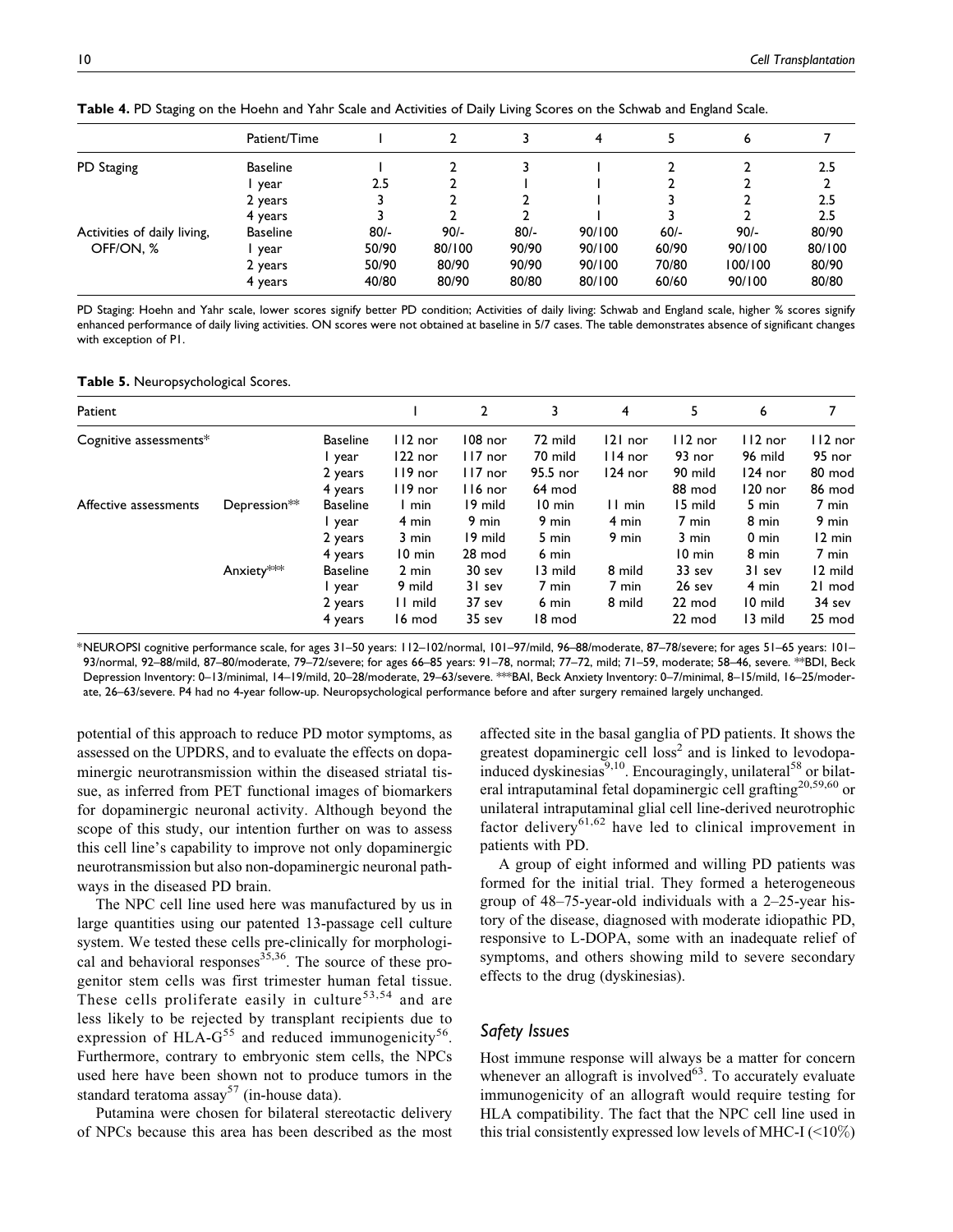

Figure 3. PET molecular imaging. Representative (P2 and P3) axial RAC, FDOPA and DTBZ PET images of healthy controls and PD patients in their OFF condition for in vivo pre- and post-synaptic assessment of the state of their nigrostriatal dopaminergic system (putamina and caudate nuclei) at baseline, and 1- and 2 years after surgery. P1 is included as an outlier notable for having a decrease in RAC uptake with lack of improvement in motor performance.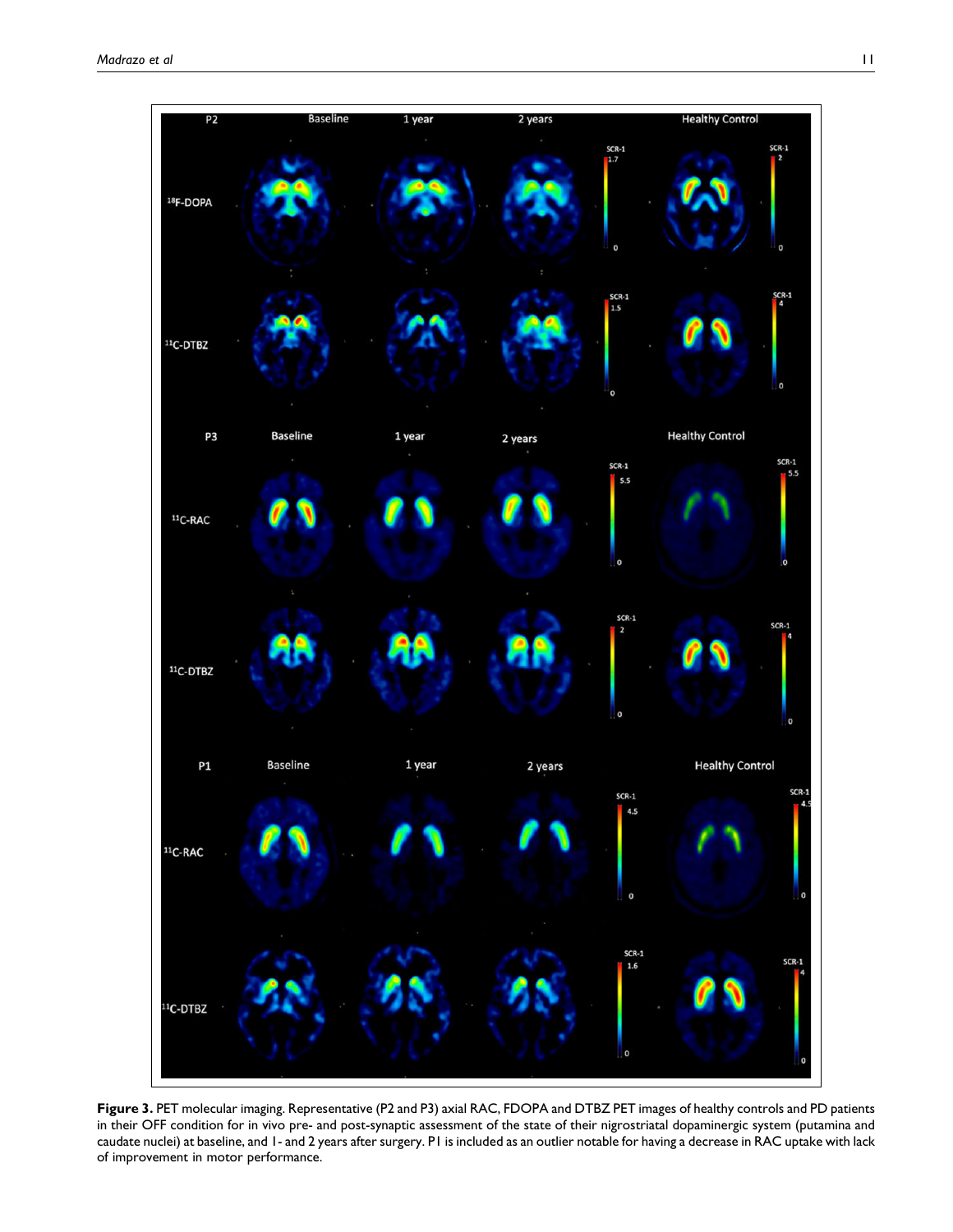system to become sensitized to NPCs, all patients were immunosuppressed for 1 month. The safety of the intervention and the lack of tumors and immune response observed after NPC grafting are encouraging reasons to further develop our strategy to treat PD with NPCs.

## Efficacy Issues

Although we observed encouraging results, lack of controls, small sample size, and poor understanding of mechanisms of stem cell action do not allow us to draw definite conclusions about efficacy.

The injected cells were suspended in culture media containing supplements and growth factors that could have contributed to the initial improvement observed at 1 year. However, it is highly unlikely that a single injection of trophic factors had an effect that lasted 4 years.

## Motor Performance, MRI and Functional PET Imaging

The primary functional outcome tested here was patient motor performance. With one exception, all patients showed motor function improvements in the first year post-surgery which further continued to improve in three cases by their 2-year follow-up (P4, P5, and P6), while the other three still showed improvements, albeit diminished, but better than at baseline. In the fourth year these results remained practically unchanged while patients 2, 6, and 7 improved as compared with both baseline and the second year after surgery.

Small clusters of hypointensity on T2-weighted images were observed at the end of several needle tracks without changes in regional topography of the brain. It is impossible to determine whether these clusters are made up of transplanted cells or the host's own.

Improved motor function of patients in the RAC/DTBZ group (P1, P3, P5, and P6) seen at both their 1- and 2-year evaluations was correlated with their putaminal PET scans, which suggests enhanced dopaminergic activity. Patients' motor improvement on the UPDRS-III might be attributed to enhanced activity of their still functional putaminal D2 receptors, in response to the apparently increased availability of endogenous dopamine, as inferred from decreased RAC binding $5^{\prime}$ . Dopamine might have been released from presynaptic terminals of newly differentiated dopaminergic neurons derived from the graft, as the moderately enhanced uptake of DTBZ might suggest. Putaminal FDOPA/DTBZ scans for P2, P5, and P7, however, did not correlate well with patients' motor improvements, especially at their 2-year follow-up. It has to be pointed out that the enhanced dopaminergic activity alone may not result in clinical motor improvement, as evidenced by a finding that robust graft survival and normalized dopaminergic innervation did not result in recovery in a PD patient<sup>22</sup>.

Graft-induced dyskinesias is a common adverse event described after fetal cell transplantation $60,65$  and thus was a concern with this trial. At their 12-month follow-ups none of

Table 6. Right and Left Putamina PET Imaging Scores.

improvement 4 years after surgery.

| Values correspond to specific uptake ratios $\int (t) \, dt$ (target uptake – reference |
|-----------------------------------------------------------------------------------------|
| uptake)/reference uptake] using cerebellum for RAC, and occipital cortex                |
| for FDOPA and DTBZ as reference regions. Regions of interest were                       |
| defined on FSL structural atlases using PET brain images normalized on an               |
| anatomical MRI atlas.RAC, [ <sup>11</sup> C]raclopride (lower values suggest improve-   |
| ment); FDOPA, 6-[ <sup>18</sup> F]fluoro-L-DOPA (higher values suggest improve-         |
| ment); DTBZ, $(+)$ -alpha- $I11C$ ]dihidrotetrabenazine (higher values suggest          |
| improvement).                                                                           |

gave us reason to believe that HLA matching was unwarranted for graft survival. Nonetheless, given the fact that the blood–brain barrier was disrupted by cell grafting, thereby altering the central nervous system's status of immune privilege<sup>64</sup>, and could potentially result in the host's immune



after surgery. All patients with exception of P1 showed sustained

Patient 1 2 3 4 5 6 7

FDOPA Right Baseline –  $0.8 - 0.8 - 0.8$ <br>1 vear –  $0.7 - 0.9 - 0.8$ 1 year – 0.7 – 0.9 –<br>2 years – 0.6 – 0.8 –

DTBZ Right Baseline 0.5 0.5 0.7 0.7 0.3 1.1 0.6 1 year 0.5 0.4 0.8 0.7 0.4<br>2 years 0.4 0.6 0.8 0.7 0.3

 $1 \text{ year}$   $1.8$  – 2 – 2.8 2.3 2 years 1.9 – 3 – 3.2 1.8 – Left Baseline 3 – 3.7 – 3.4 3.3 – 1 year 1.9 – 2 – 2.8 2.6 – 2 years 2.1 – 3 – 3.2 2 –<br>Baseline – 0.8 – 0.8 – – 0.8

 $2 \text{ years } -0.6 - 0.8 - - 0.7$ <br>Baseline – 0.9 – 1.1 – – 0.7 Left Baseline – 0.9 – 1.1 – – 0.7  $1 \text{ year } -0.8 - 1.1 - -0.8$ <br> $2 \text{ years } -0.6 - 1 - - 0.6$ 2 years – 0.6 – 1 – –<br>Baseline 0.5 0.5 0.7 0.7 0.3 l.

2 years 0.4 0.6 0.8 0.7 0.3 0.9 0.7 Left Baseline 0.4 0.6 0.6 1.3 0.3 0.7 0.6 1 year 0.4 0.4 0.7 1.2 0.5 0.6 2 years 0.3 0.6 0.7 1.1 0.4 0.7 0.6

RAC Right Baseline 2.8 – 3.6 – 3.5 2.8 –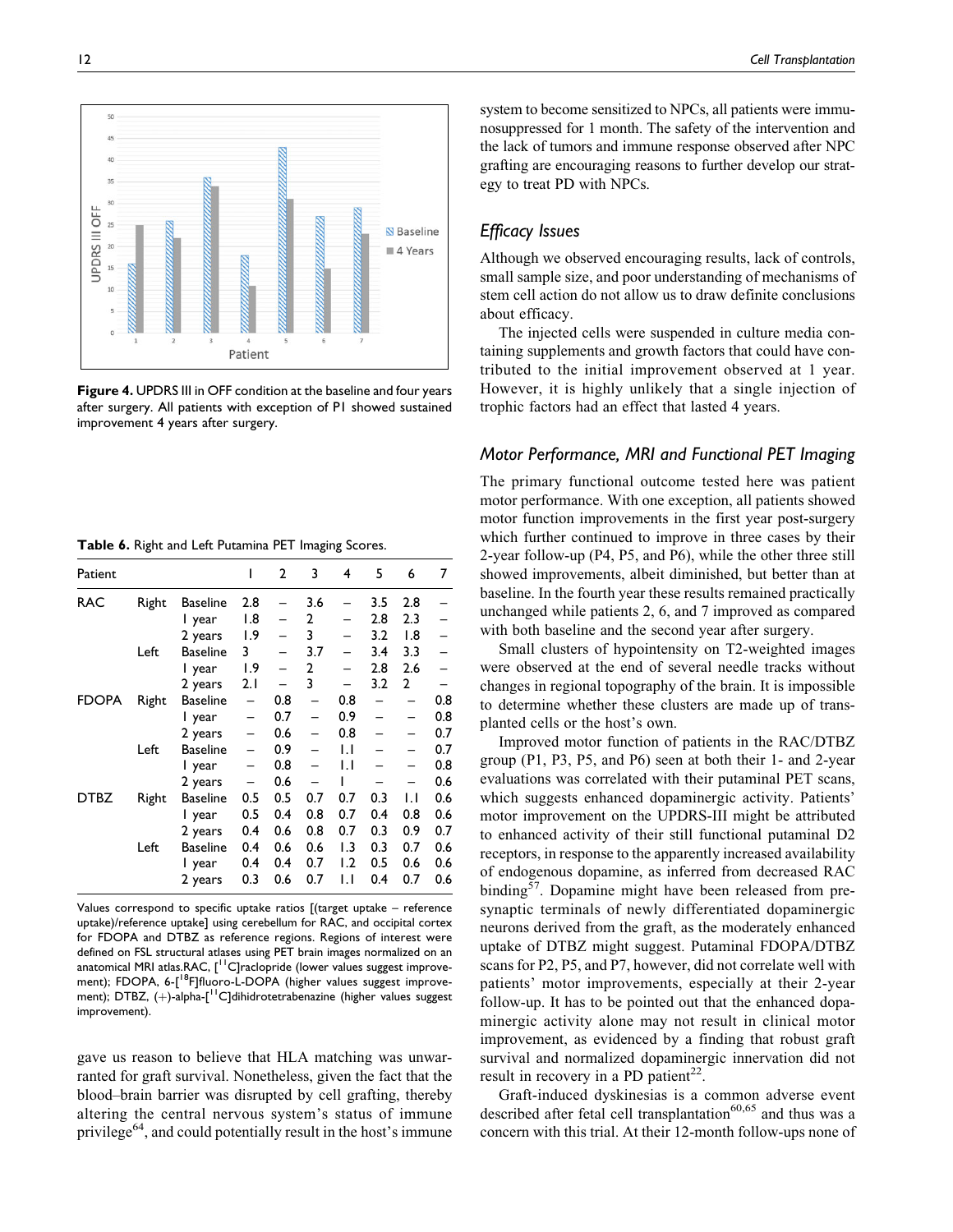Table 7. Putamina and Caudate Nuclei PET Percent Average Score Differences Compared with Baselines.

| Patient                 |         |                 |              |        | $\mathbf{2}$ | 3     | 4     | 5     | 6     | 7     |
|-------------------------|---------|-----------------|--------------|--------|--------------|-------|-------|-------|-------|-------|
| % CHANGES FROM BASELINE | l year  | <b>PUTAMINA</b> | <b>RAC</b>   | $+36$  |              | $+45$ |       | $+19$ | $+21$ |       |
|                         |         |                 | <b>FDOPA</b> |        | $-12$        |       | $+5$  |       |       | $+7$  |
|                         |         |                 | <b>DTBZ</b>  | 0      | $-27$        | $+15$ | 5.    | $+50$ | $-22$ | 0     |
|                         |         | <b>CAUDATE</b>  | <b>RAC</b>   | $+52$  |              | $+66$ |       | $+29$ | $+20$ |       |
|                         |         |                 | <b>FDOPA</b> |        | $-21$        |       | - 1   |       |       | $+20$ |
|                         |         |                 | <b>DTBZ</b>  | -19    | $-31$        | -17   | $-20$ | $+41$ | $-42$ | $-67$ |
|                         | 2 years | <b>PUTAMINA</b> | <b>RAC</b>   | $+31$  |              | $+18$ |       | $+7$  | $+39$ |       |
|                         |         |                 | <b>FDOPA</b> |        | $-29$        |       | -5    |       |       | $-13$ |
|                         |         |                 | <b>DTBZ</b>  | $-22$  | $+9$         | $+15$ | -10   | $+17$ | -11   | $+8$  |
|                         |         | <b>CAUDATE</b>  | <b>RAC</b>   | $+72$  |              | $+46$ |       | $+28$ | $+55$ |       |
|                         |         |                 | <b>FDOPA</b> |        | -34          |       | -10   |       |       | $-65$ |
|                         |         |                 | <b>DTBZ</b>  | $-131$ | -48          | -40   | $-12$ | -71   | $-33$ | -51   |

The table reflects multidirectional changes in the uptake of the radioligands both from 1 to 2 years and from putamen to caudate in all patients. Of interest, P1 showed the best improvement in the uptake of Raclopride and no improvement in UPDRS III.

 $+$  is improvement.

- is deterioration.

no sign is no change.

Table 8. Right and Left Caudate Nuclei PET Imaging Scores.

| Patient |       |                 | ı   | $\overline{2}$ | 3            | 4               | 5                | 6                | 7    |
|---------|-------|-----------------|-----|----------------|--------------|-----------------|------------------|------------------|------|
| RAC     | Right | <b>Baseline</b> | 1.6 |                | 1.8          |                 | ۱.9              | ۱.7              |      |
|         |       | I year          | 0.8 |                | 0.5          |                 | $\overline{1.3}$ | $\mathsf{I}$ .4  |      |
|         |       | 2 years         | 0.5 |                | $\mathsf{L}$ |                 | $\mathsf{I}$ .4  | 0.7              |      |
|         | Left  | <b>Baseline</b> | 1.5 |                | 1.6          |                 | ۱.9              | 1.7              |      |
|         |       | l year          | 0.7 |                | 0.6          |                 | 1.3              | $\overline{1.3}$ |      |
|         |       | 2 years         | 0.3 |                | 0.7          |                 | 1.2              | 0.8              |      |
| FDOPA   | Right | <b>Baseline</b> | -   | IJ             | -            |                 |                  |                  | 0.5  |
|         |       | l year          |     | 0.8            |              | 0.9             |                  |                  | 0.5  |
|         |       | 2 years         |     | 0.7            |              | 0.8             |                  |                  | 0.2  |
|         | Left  | <b>Baseline</b> |     | IJ             |              | 1.2             |                  |                  | 0.3  |
|         |       | l year          |     | 0.9            |              | 1.2             |                  |                  | 0.4  |
|         |       | 2 years         |     | 0.7            |              | IJ              |                  |                  | 0. I |
| DTBZ    | Right | <b>Baseline</b> | 0.4 | 0.9            | 0.5          | 1.2             | 0.2              | 1.8              | 0.9  |
|         |       | l year          | 0.3 | 0.6            | 0.4          | 0.9             | 0.2              |                  | 0.3  |
|         |       | 2 years         | 0.9 | 0.5            | 0.2          | $\mathsf{L}$    | 0.1              | 1.2              | 0.4  |
|         | Left  | <b>Baseline</b> | 0.3 |                | 0.5          | 1.8             | 0.2              | 1.5              | 0.6  |
|         |       | I year          | 0.3 | 0.7            | 0.4          | $\mathsf{I}$ .4 | 0.3              | 0.9              | 0.2  |
|         |       | 2 years         | 0.8 | 0.5            | 0.3          | ۱.5             | 0.1              |                  | 0.4  |

Values correspond to specific uptake ratios[(target uptake – reference uptake)/reference uptake] using cerebellum for RAC, and occipital cortex for FDOPA andDTBZ as reference regions. Regions of interest were defined on FSL structural atlases using PET brain images normalized on an anatomical MRI atlas. RAC,  $[$ <sup>1</sup>C] raclopride (binds to dopamine D2 receptors, a measure of endogenous dopamine depletion, lower values suggest improvement); FDOPA, 6-[<sup>18</sup>F]fluoro-L-DOPA (a measure of dopamine biosynthesis; higher values suggest improvement);  $DTBZ$ ,  $(+)$ -alpha-[<sup>11</sup>C]dihidrotetrabenazine (binds to the vesicular monoamine transporter, VMAT2, in pre-synaptic vesicles, a measure of dopaminergic nerve terminal function; higher values suggest improvement).

our seven fully evaluated patients have shown graft-induced dyskinesias. In fact, the only one of our patients who showed painful drug-induced dyskinesias at the onset of this trial, namely P5, at her 2-year follow-up, is now mostly free of this symptom. It is possible to speculate that, unlike fetal

dopaminergic neurons $^{20}$  or the embryonic-derived differentiated neurons, our NPCs not only enhance putaminal dopaminergic neurotransmission where it is necessary but might down-regulate it in dyskinetic patients (UPDRS-IV).

Motor dysfunction in PD has been attributed to the loss of dopaminergic innervation in the caudate nuclei. Notably, however, the reduced RAC binding we have observed here in the patients' caudate nuclei after bilateral putaminal NPC grafting does not appear to be related to enhanced motor performance. P1, for example, showed the greatest RAC uptake decrease in the caudate nuclei (Fig. 3) compared with baseline without motor function improvement (UPDRS III). Furthermore, although it is becoming increasingly clear that this striatal structure may have an even greater role in patients' neuropsychological condition<sup>66</sup>, P1's neuropsychological scores at both his 1- and 2-year post-surgery evaluations also remained basically unchanged. Therefore, it may be reasonable to speculate that reduced post-surgery RAC does not necessarily signify enhanced endogenous dopamine availability (as we suggest occurs in the putamen to explain motor function improvement), but rather an inability of the ligand to bind to down-regulated post-synaptic D2 receptors in the caudate nuclei<sup>67</sup>. D2 receptor down-regulation has been attributed to chronic dopaminergic therapy or to the need for structural adaptation of the post-synaptic dopaminergic system in response to the progressive loss of nigrostriatal neurons. In fact, the increasing loss of DTBZ uptake in the caudate nuclei of all our grafted patients at their 1- and 2-year post-surgery PET evaluations suggests significant pre-synaptic deterioration, greater in fact than that seen in the putamen (contrary to the PD subjects described by Bohnen et al. $52$ ). This state of neurodegeneration in the caudate nuclei of our patients is further supported by the decreased levels of FDOPA uptake (an index of dopaminergic presynaptic nerve terminal activity) at all times 1 and 2 years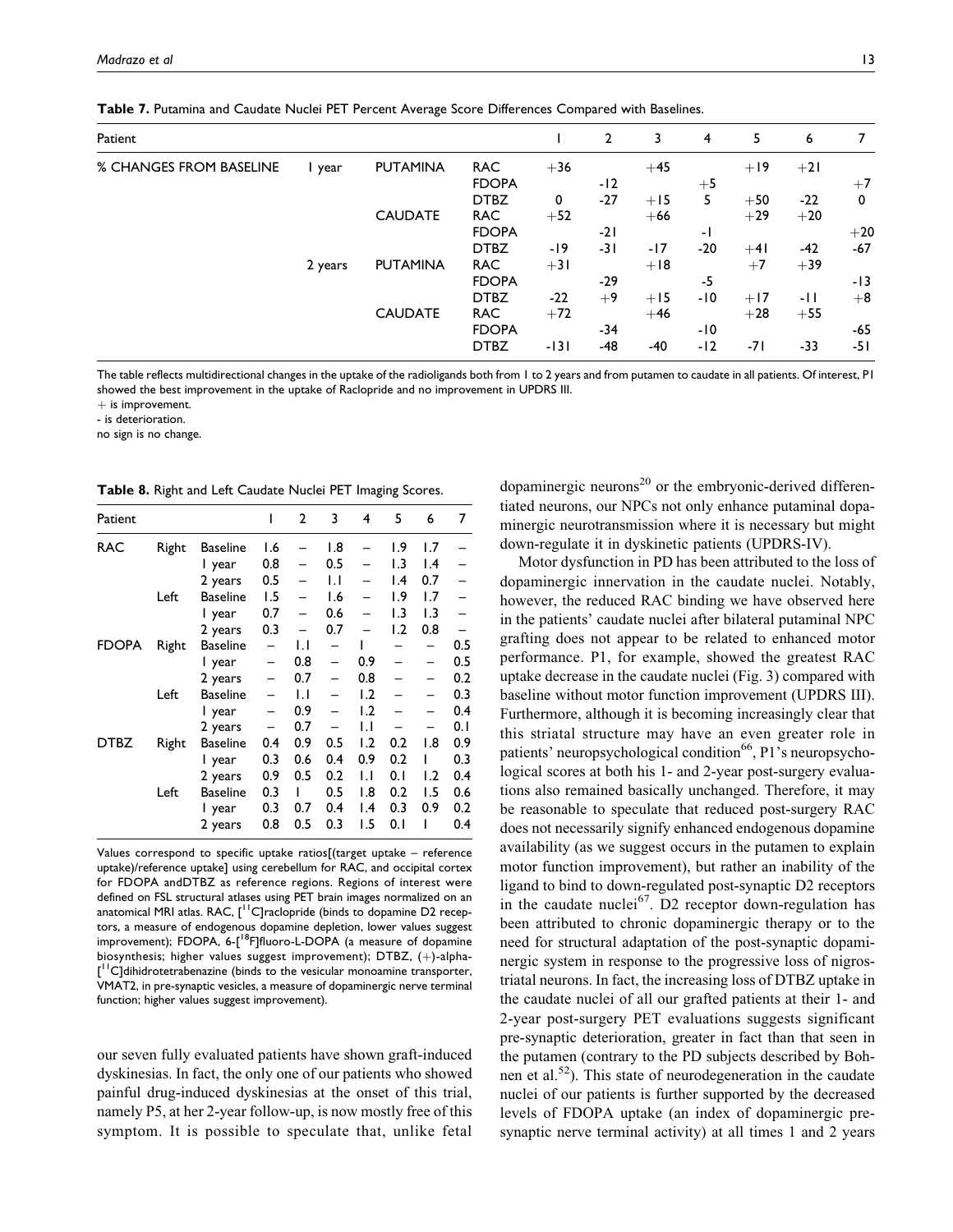post-surgery for patients P2 and P4; patient P7 showed a short-lived 20% rise in FDOPA uptake 1 year after surgery but then a 65% loss (the greatest loss in the group) at his 2-year follow-up.

For now, we have no way of knowing with certainty if the grafted NPCs did in fact differentiate into dopaminergic neurons or other cell types, or to what extent surgery or grafted cells might have induced changes in the host striatum that could account for the improved motor function. However, we do know that sham surgery does not ameliorate PD-induced behavioral deficits<sup>20,59,68,69</sup>. Therefore, it would appear that grafted tissue is required for a restorative effect.

The fact that, 4 years after surgery, six out of seven patients improved their UPDRS III scores as compared with their baseline, allows us to suggest that the NPCs can either arrest or reverse the progression of PD. A certain deterioration 2 years after surgery as compared with the first year results can be interpreted as a sign of fading effect. However, reversal of the second-year deterioration as compared with the first year by the fourth year can indicate that the restorative mechanisms of NPCs require longer time to fully materialize their potential.

## Neuropsychological Testing

In spite of their motor dysfunctions, patients' neuropsychological performance before and after grafting was basically normal (cognitive assessments) or only mildly affected (depression and anxiety), with the exception of three cases who showed severe anxiety. This does not seem to be the case for PD groups in other populations<sup>70</sup>, showing a 40% and 60% incidence of depression and dementia, respectively.

## Limitations and Future Prospects

Although we were able to demonstrate the safety of the intervention and obtain an initial impression of the potential of our NPC cell line to affect parkinsonian motor symptoms, a limitation of the present study is the small heterogeneous patient sample size, a drawback we aim to address in future studies.

We are fully aware that an effective PD therapy will require the replacement not only of dopaminergic, but also of non-dopaminergic (serotoninergic, cholinergic, and noradrenergic) innervations that contribute to PD pathology<sup>71,72</sup>, which is precisely the reason why we have chosen undifferentiated NPCs for brain grafting to treat PD. In the future, we intend to determine if the NPC cell line tested here is able to migrate purposefully to other affected areas of diseased PD brains, besides the striatum, to restore not only motor, but also non-motor functions, and perhaps even support neuroprotec- $\int^{\pi}$  and arrest progression of the disease, by responding in these areas to site-specific biochemical and biostructural cues as we have seen occurs in animal models of human neurological diseases grafted with these same cells $35,36$ .

## Conclusion

The intervention appears to be safe. At 4 years posttransplantation we can now report that undifferentiated NPCs can be delivered by stereotaxis bilaterally to the putamina of patients with moderate to severe PD, without any complications attributable to the procedure. None of the patients showed unwanted motor disturbances (dyskinesias), tumor formation, or any detectable immune responses to the grafted cells. In six out of seven cases the procedure resulted in improved motor function, and a better response to L-DOPA (particularly in one remarkable case). Given that PD is a progressive disease, the 4-year data suggest that at the very least the NPCs are able to stop or slow down the motor deterioration one would expect to see in this timespan. Patients' PET functional scans suggest that their improvements might be at least in some cases attributable to enhanced putaminal dopaminergic neurotransmission. Patients' satisfactory pre-surgery neuropsychological scores were unaffected by grafting.

The encouraging results reported here merit further controlled clinical trials designed to test further safety and efficacy of intraputaminally grafted cell culture-manufactured undifferentiated NPCs to treat multiple deficiencies in PD.

## Ethical Considerations

All procedures described herein were performed in compliance with the scientific and ethics committees of the Hospital Angeles Pedregal, the Declaration of Helsinki, and approved by the Comisión Federal para la Protección de Riesgos Sanitarios (COFEPRIS, CMN2012-027). Fetal tissue was obtained in 1998 at Good Samaritan Hospital (Los Angeles, CA) with institutional approval #97-11-01, within their neuro-transplantation program. Human fetal brain tissue donor informed consent forms were obtained in accordance with NIH guidelines for use of fetal tissue (available from: [http://stemcells.nih.gov/staticresources/news/news](http://stemcells.nih.gov/staticresources/news/newsArchives/fr25au00-136.htm) [Archives/fr25au00-136.htm\)](http://stemcells.nih.gov/staticresources/news/newsArchives/fr25au00-136.htm), as well as US federal, and CA state laws. PD patients selected for the study signed letters of informed consent of their own free will, after the protocol had been carefully described to them, emphasizing the use of human fetal tissue, and the requirement for their commitment to lengthy pre- and post-surgery evaluations. Tissue donors and NPC recipients remained unknown to each other.

#### Acknowledgements

Our gratitude goes out to Jessica Ochoa for her key role in the manufacturing of the cells, to Dr. Carlos Landa Solís for his assistance with cell manipulation prior to grafting, and to Dr. Saúl R. León-Hernández for his help in the course of some issues related to the preparation of the manuscript.

#### Ethics Approval

This study was approved by the the Comisión Federal para la Protección de Riesgos Sanitarios (COFEPRIS, CMN2012-027) and by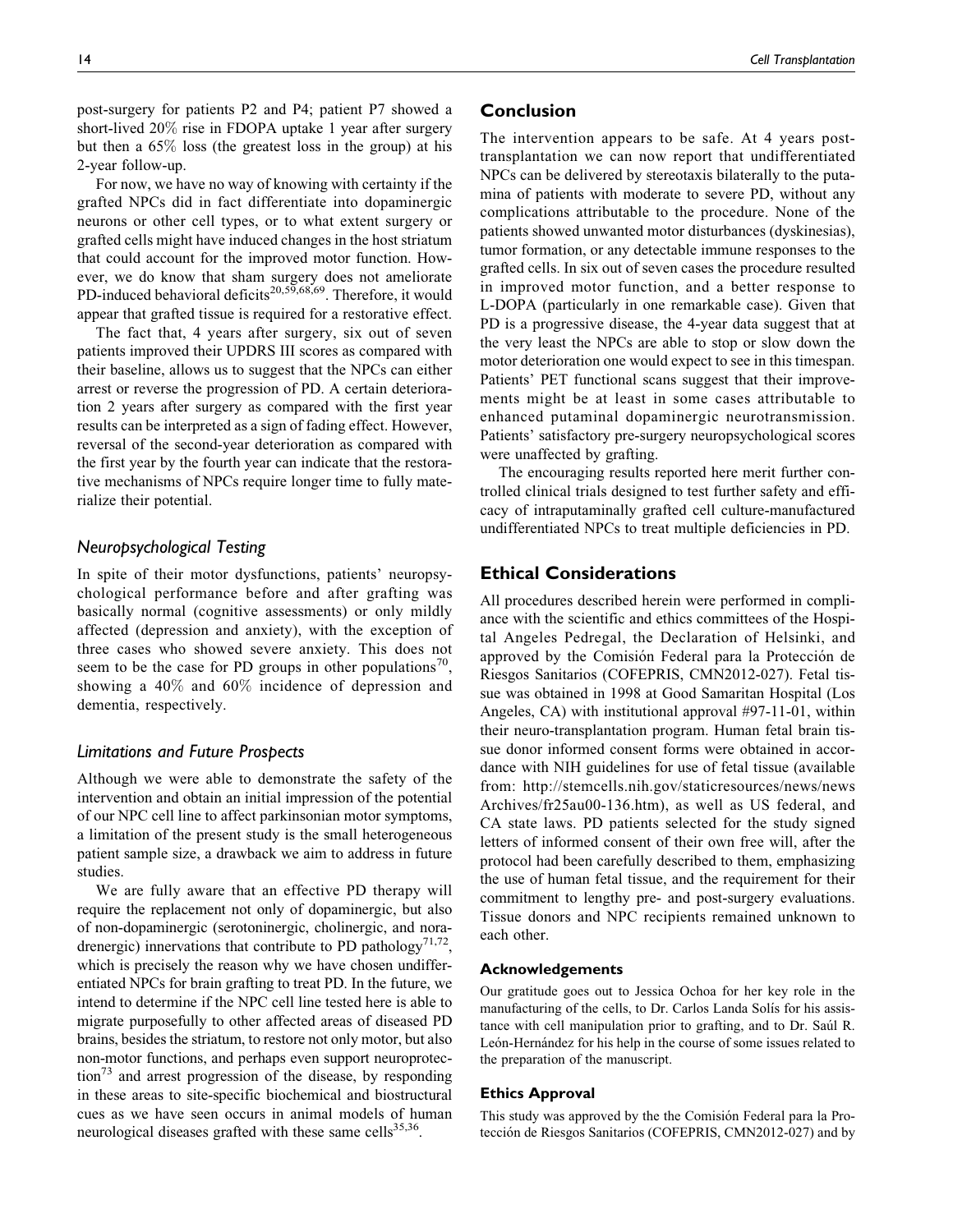the ethics committee of the Hospital Angeles Pedregal (HAP 2330). Fetal tissue was obtained in 1998 at Good Samaritan Hospital (Los Angeles, CA) with institutional approval #97-11-01, within their neuro-transplantation program.

#### Statement of Human Rights

All of the procedures involving human subjects were conducted in compliance with Helsinki declaration.

## Statement of Informed Consent

Human fetal brain tissue donor informed consent forms were obtained in accordance with NIH guidelines for use of fetal tissue (available from: [http://stemcells.nih.gov/staticresources/news/news](http://stemcells.nih.gov/staticresources/news/newsArchives/fr25au00-136.htm) [Archives/fr25au00-136.htm](http://stemcells.nih.gov/staticresources/news/newsArchives/fr25au00-136.htm)), as well as US federal, and CA state laws. PD patients selected for the study signed letters of informed consent of their own free will, after the protocol had been carefully described to them, emphasizing the use of human fetal tissue, and the requirement for their commitment to lengthy pre- and postsurgery evaluations. Tissue donors and NPC recipients remained unknown to each other.

## Declaration of Conflicting Interests

The authors declared the following potential conflicts of interest with respect to the research, authorship, and/or publication of this article: Oleg Kopyov is a co-owner and CSO of Celavie Biosciences, LLC. Alex Kopyov is Vice-President of Celavie Biosciences, LLC. Celavie Biosciences LLC owns the following patents pertaining to the stem cells used in the trial: (1) Compositions and Methods for Propagation of Neural Progenitor Cells. Issued patents: United States 7632681, China ZL200480039675.1, Japan 4676442. Pending Patents: Canada 2547827, European Union 04812676.7, India 1807/KOLNP/2006. 2) Pluripotent Cells. Issued patents: United States 8367406. Pending Patents: United States 13/ 744,262.

No fees were charged to patients who received no payment either; tissue donor and center performing the abortion received no payments; researchers were not paid for their work.

### Funding

The authors disclosed receipt of the following financial support for the research, authorship, and/or publication of this article: Authors received material and logistic support from Celavie Biosciences, LLC. Partial research support was also received from an UNAM grant, UNAM-DGAPA-PAPIIT IT201115.

## ORCID iD

A. Kopyov D <https://orcid.org/0000-0003-0420-138X>

#### References

- 1. Bernheimer H, Birkmayer W, Hornykiewicz O, Jellinger K, Seitelberger F. Brain dopamine and the syndromes of Parkinson and Huntington. Clinical, morphological and neurochemical correlations. J Neurol Sci. 1973;20(4):415–455.
- 2. Dauer W, Przedborski S. Parkinson's disease: mechanisms and models. Neuron. 2003;39(6):889–909.
- 3. Jankovic J. Parkinson's disease: clinical features and diagnosis. J Neurol Neurosurg Psychiatry. 2008;79(4):368–376.
- 4. Ostrosky-Solís F, Quintanar L, Madrazo I, Drucker-Colín R, Franco-Bourland R, Leon-Meza V. Neuropsychological effects

of brain autograft of adrenal medullary tissue for the treatment of Parkinson's disease. Neurology. 1988;38(9):1442–1450.

- 5. Chaudhuri KR, Healy DG, Schapira AHV, National institute for clinical excellence. Non-motor symptoms of Parkinson's disease: diagnosis and management. Lancet Neurol. 2006;5(3): 235–245.
- 6. Grahn JA, Parkinson JA, Owen AM. The role of the basal ganglia in learning and memory: neuropsychological studies. Behav Brain Res. 2009;199(1):53–60.
- 7. Hornykiewicz O, Kish SJ. Biochemical pathophysiology of Parkinson's disease. Adv Neurol. 1987;45:19–34.
- 8. Barone P. Neurotransmission in Parkinson's disease: beyond dopamine. Eur J Neurol. 2010;17(3):364–376.
- 9. Heumann R, Moratalla R, Herrero MT, Chakrabarty K, Drucker-Colín R, Garcia-Montes JR, Simola N, Morelli M. Dyskinesia in Parkinson's disease: mechanisms and current non-pharmacological interventions. J Neurochem. 2014; 130(4):472–489.
- 10. Jourdain VA, Schindlbeck KA, Tang CC, Niethammer M, Choi YY, Markowitz D, Nazem A, Nardi D, Carras N, Feigin A, Ma Y, Peng S, Dhawan V, Eidelberg D. Increased putamen hypercapnic vasoreactivity in levodopa-induced dyskinesia. JCI Insight. 2017;2(20):96411.
- 11. Hacker ML, Tonascia J, Turchan M, Currie A, Heusinkveld L, Konrad PE, Davis TL, Neimat JS, Phibbs FT, Hedera P, Wang L, Shi Y, Shade DM, Sternberg AL, Drye LT, Charles D. Deep brain stimulation may reduce the relative risk of clinically important worsening in early stage Parkinson's disease. Parkinsonism Relat. Disord. 2015;21(10):1177–1183.
- 12. Odekerken VJJ, van Laar T, Staal MJ, Mosch A, Hoffmann CFE, Nijssen PCG, Beute GN, van Vugt JPP, Lenders MWPM, Contarino MF, Mink MSJ, Bour LJ, van den Munckhof P, Schmand BA, de Haan RJ, Schuurman PR, de Bie RMA. Subthalamic nucleus versus globus pallidus bilateral deep brain stimulation for advanced Parkinson's disease (NSTAPS study): a randomised controlled trial. Lancet Neurol. 2013;12(1): 37–44.
- 13. Alexander GE. Biology of Parkinson's disease: pathogenesis and pathophysiology of a multisystem neurodegenerative disorder. Dialogues Clin Neurosci. 2004;6(3):259–280.
- 14. Kieburtz K. Issues in neuroprotection clinical trials in Parkinson's disease. Neurology. 2006;66(10 suppl 4):S50–S57.
- 15. Madrazo I, Drucker-Colín R, Díaz V, Martínez-Mata J, Torres C, Becerril JJ. Open microsurgical autograft of adrenal medulla to the right caudate nucleus in two patients with intractable Parkinson's disease. N Engl J Med. 1987;316(14):831–834.
- 16. Goetz CG, Tanner CM, Penn RD, Stebbins GT, Gilley DW, Shannon KM, Klawans HL, Comella CL, Wilson RS, Witt T. Adrenal medullary transplant to the striatum of patients with advanced Parkinson's disease: 1-year motor and psychomotor data. Neurology. 1990;40(2):273–276.
- 17. Madrazo I, Franco-Bourland R, Ostrosky-Solis F, Aguilera M, Cuevas C, Zamorano C, Morelos A, Magallon E, Guizar-Sahagun G. Fetal homotransplants (ventral mesencephalon and adrenal tissue) to the striatum of parkinsonian subjects. Arch Neurol. 1990;47(12):1281–1285.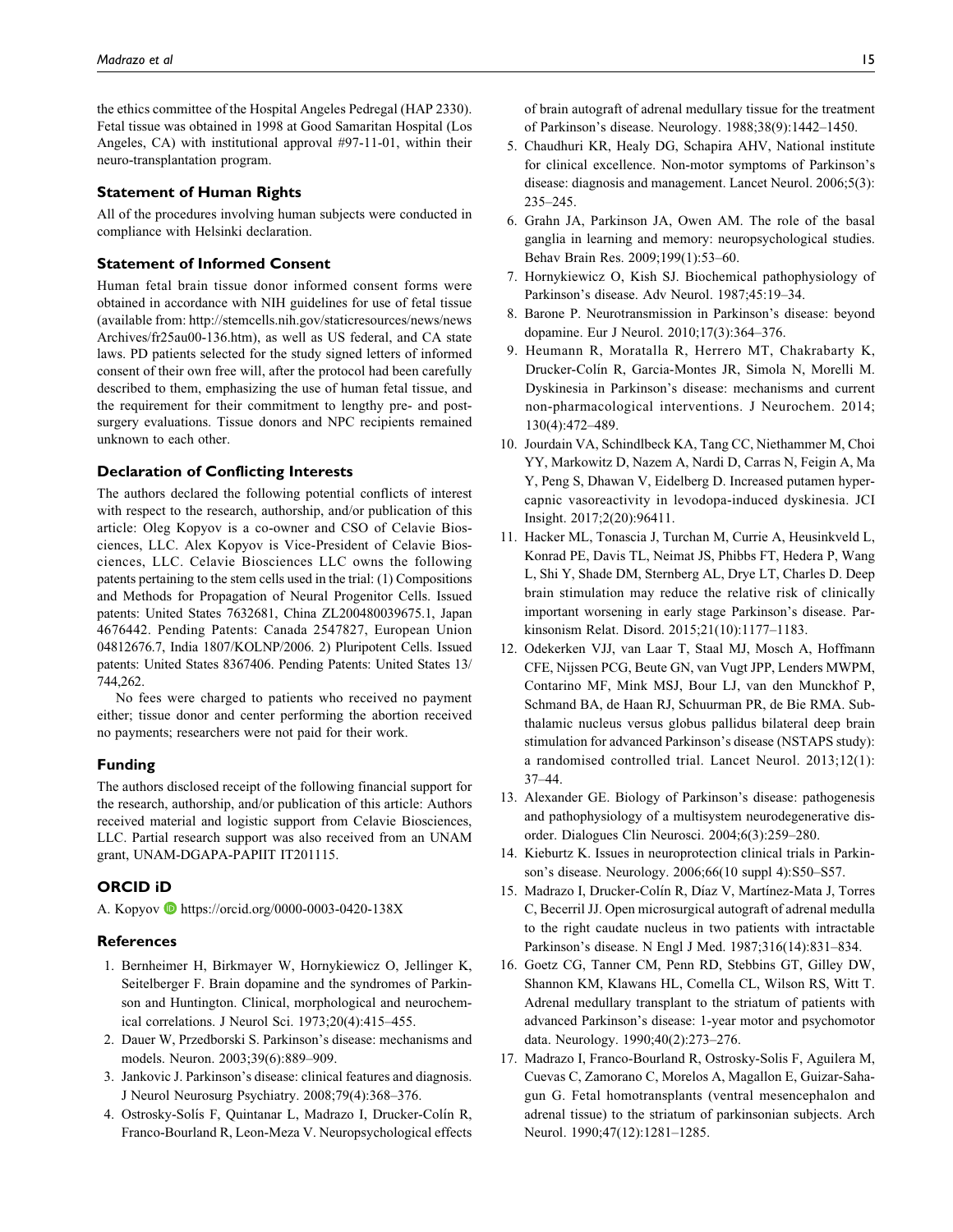- 18. Sass KJ, Buchanan CP, Westerveld M, Marek KL, Farhi A, Robbins RJ, Naftolin F, Vollmer TL, Leranth C, Roth RH. General cognitive ability following unilateral and bilateral fetal ventral mesencephalic tissue transplantation for treatment of Parkinson's disease. Arch Neurol. 1995;52(7):680–686.
- 19. Freed CR, Breeze RE, Rosenberg NL, Schneck SA, Kriek E, Qi JX, Lone T, Zhang YB, Snyder JA, Wells TH. Survival of implanted fetal dopamine cells and neurologic improvement 12 to 46 months after transplantation for Parkinson's disease. N Engl J Med. 1992;327(22):1549–1555.
- 20. Freed CR, Greene PE, Breeze RE, Tsai WY, DuMouchel W, Kao R, Dillon S, Winfield H, Culver S, Trojanowski JQ, Eidelberg D, Fahn S. Transplantation of embryonic dopamine neurons for severe Parkinson's disease. N Engl J Med. 2001; 344(10):710–719.
- 21. Armstrong RJ, Rosser AE, Dunnett SB, Barker RA. Neural stem cell technology as a novel treatment for Parkinson's disease. Methods Mol Med. 2001;62:289–307.
- 22. Kordower JH, Goetz CG, Chu Y, Halliday GM, Nicholson DA, Musial TF, Marmion DJ, Stoessl AJ, Sossi V, Freeman TB, Olanow CW. Robust graft survival and normalized dopaminergic innervation do not obligate recovery in a Parkinson disease patient. Ann Neurol. 2017;81(1):46–57.
- 23. Lach B, Grimes D, Benoit B, Minkiewicz-Janda A. Caudate nucleus pathology in Parkinson's disease: ultrastructural and biochemical findings in biopsy material. Acta Neuropathol (Berl.). 1992;83(4):352–360.
- 24. Maiti P, Manna J, Dunbar GL. Current understanding of the molecular mechanisms in Parkinson's disease: targets for potential treatments. Transl. Neurodegener. 2017. [https://](https://www.ncbi.nlm.nih.gov/pmc/articles/PMC5655877/) [www.ncbi.nlm.nih.gov/pmc/articles/PMC5655877/](https://www.ncbi.nlm.nih.gov/pmc/articles/PMC5655877/). [Accessed 2018 Oct 2];6.
- 25. Politis M, Loane C. Serotonergic dysfunction in Parkinson's disease and its relevance to disability. ScientificWorldJournal. 2011;11:1726–1734.
- 26. Kish SJ, Tong J, Hornykiewicz O, Rajput A, Chang LJ, Guttman M, Furukawa Y. Preferential loss of serotonin markers in caudate versus putamen in Parkinson's disease. Brain J Neurol. 2008;131(Pt 1):120–131.
- 27. Tan SKH, Hartung H, Sharp T, Temel Y. Serotonin-dependent depression in Parkinson's disease: a role for the subthalamic nucleus? Neuropharmacology. 2011;61(3):387–399.
- 28. Liu AKL, Chang RCC, Pearce RKB, Gentleman SM. Nucleus basalis of Meynert revisited: anatomy, history and differential involvement in Alzheimer's and Parkinson's disease. Acta Neuropathol (Berl.). 2015;129(4):527–540.
- 29. Bjorklund LM, Sánchez-Pernaute R, Chung S, Andersson T, Chen IYC, McNaught KSP, Brownell AL, Jenkins BG, Wahlestedt C, Kim KS, Isacson O. Embryonic stem cells develop into functional dopaminergic neurons after transplantation in a Parkinson rat model. Proc Natl Acad Sci U S A. 2002;99(4): 2344–2349.
- 30. Martínez-Cerdeño V, Barrilleaux BL, McDonough A, Ariza J, Yuen BTK, Somanath P, Le CT, Steward C, Horton-Sparks K, Knoepfler PS. Behavior of xeno-transplanted undifferentiated human induced pluripotent stem cells is impacted by

microenvironment without evidence of tumors. Stem Cells Dev. 2017;26(19):1409–1423.

- 31. Ibanez L, Dube U, Saef B, Budde J, Black K, Medvedeva A, Del-Aguila JL, Davis AA, Perlmutter JS, Harari O, Benitez BA, Cruchaga C. Parkinson disease polygenic risk score is associated with Parkinson disease status and age at onset but not with alpha-synuclein cerebrospinal fluid levels. BMC Neurol. 2017;17(1):198.
- 32. Lill CM, Klein C. What would Dr. James Parkinson think today? The role of genetics in Parkinson's disease. Mov Disord Off J Mov Disord Soc. 2017;32(8):1115–1116.
- 33. Cannon JR, Greenamyre JT. The role of environmental exposures in neurodegeneration and neurodegenerative diseases. Toxicol Sci Off J Soc Toxicol. 2011;124(2):225–250.
- 34. Barker RA, Barrett J, Mason SL, Björklund A. Fetal dopaminergic transplantation trials and the future of neural grafting in Parkinson's disease. Lancet Neurol. 2013;12(1):84–91.
- 35. Uhlendorf TL, Nuryyev RL, Kopyov AO, Ochoa J, Younesi S, Cohen RW, Kopyov OV. Efficacy of two delivery routes for transplanting human neural progenitor cells (NPCs) into the spastic han-wistar rat, a model of ataxia. Cell Transplant. 2017;26(2):259–269.
- 36. Nuryyev RL, Uhlendorf TL, Tierney W, Zatikyan S, Kopyov O, Kopyov A, Ochoa J, Trigt WV, Malone CS, Cohen RW. Transplantation of human neural progenitor cells reveals structural and functional improvements in the spastic Han-Wistar rat model of ataxia. Cell Transplant. 2017;26(11):1811–1821.
- 37. Goetz CG, Poewe W, Rascol O, Sampaio C, Stebbins GT, Counsell C, Giladi N, Holloway RG, Moore CG, Wenning GK, Yahr MD, Seidl L; Movement Disorder Society Task Force on Rating Scales for Parkinson's Disease. Movement disorder society task force report on the Hoehn and Yahr staging scale: status and recommendations. Mov Disord Off J Mov Disord Soc. 2004;19(9):1020–1028.
- 38. Hoehn MM, Yahr MD. Parkinsonism: onset, progression, and mortality. 1967. Neurology. 2001;57(10 suppl 3):S11–S26.
- 39. Srivastava V, Yang Z, Hung IFN, Xu J, Zheng B, Zhang MY. Identification of dominant antibody-dependent cell-mediated cytotoxicity epitopes on the hemagglutinin antigen of pandemic H1N1 influenza virus. J Virol. 2013;87(10): 5831–5840.
- 40. Tario JD, Muirhead KA, Pan D, Munson ME, Wallace PK. Tracking immune cell proliferation and cytotoxic potential using flow cytometry. Methods Mol Biol Clifton NJ. 2011; 699:119–164.
- 41. Schwab RS, England AC, Schwab ZJ, England A, Schwab R. Projection technique for evaluating surgery in Parkinson's disease. Third Symp Park Dis. 1969:152–7.
- 42. Ostrosky-Solís F, Ardila A, Rosselli M. NEUROPSI: a brief neuropsychological test battery in Spanish with norms by age and educational level. J Int Neuropsychol Soc JINS. 1999;5(5): 413–433.
- 43. Jacobs DM, Marder K, Côté LJ, Sano M, Stern Y, Mayeux R. Neuropsychological characteristics of preclinical dementia in Parkinson's disease. Neurology. 1995;45(9):1691–1696.